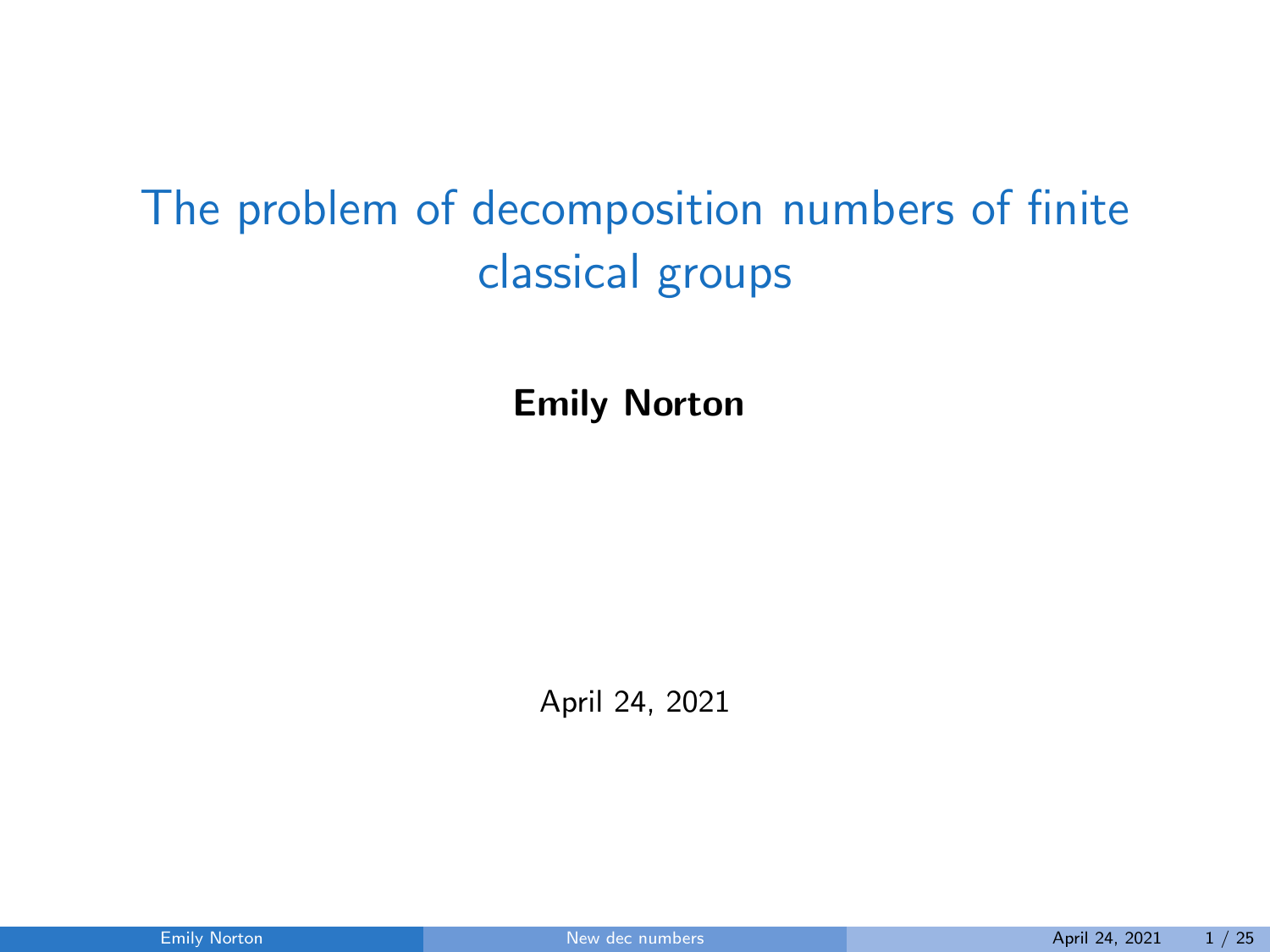### Modular representation theory

Let G be a finite group and  $\ell$  a prime dividing  $|G|$ .

Representation theory of G in characteristic  $\theta$  is semisimple (pretty easy). Representation theory of G in characteristic  $\ell$  is not semisimple (very hard).

Fix  $(\mathbb{K}, \mathcal{O}, \mathbb{k})$  an  $\ell$ -modular system:

- $\bullet$  K a finite extension of  $\mathbb{O}_{\ell}$
- $\bullet$   $\mathcal{O} \subset \mathbb{K}$  ring of integers
- $k = K/O$ , char  $k = \ell$

This allows us to "reduce representations mod  $\ell$ :"

|  | characteristic 0 $\rightarrow$ integral lattice $\rightarrow$ characteristic $\ell$ |                                                                                                                                                                                 |
|--|-------------------------------------------------------------------------------------|---------------------------------------------------------------------------------------------------------------------------------------------------------------------------------|
|  |                                                                                     | $\rho \in \mathsf{Irr}\,\mathbb{K}$ G-mod $\quad\rightsquigarrow\quad\Lambda_\rho \in \mathcal{O}$ G-mod $\quad\rightsquigarrow\quad\Lambda_\rho \otimes \Bbbk \in \Bbbk$ G-mod |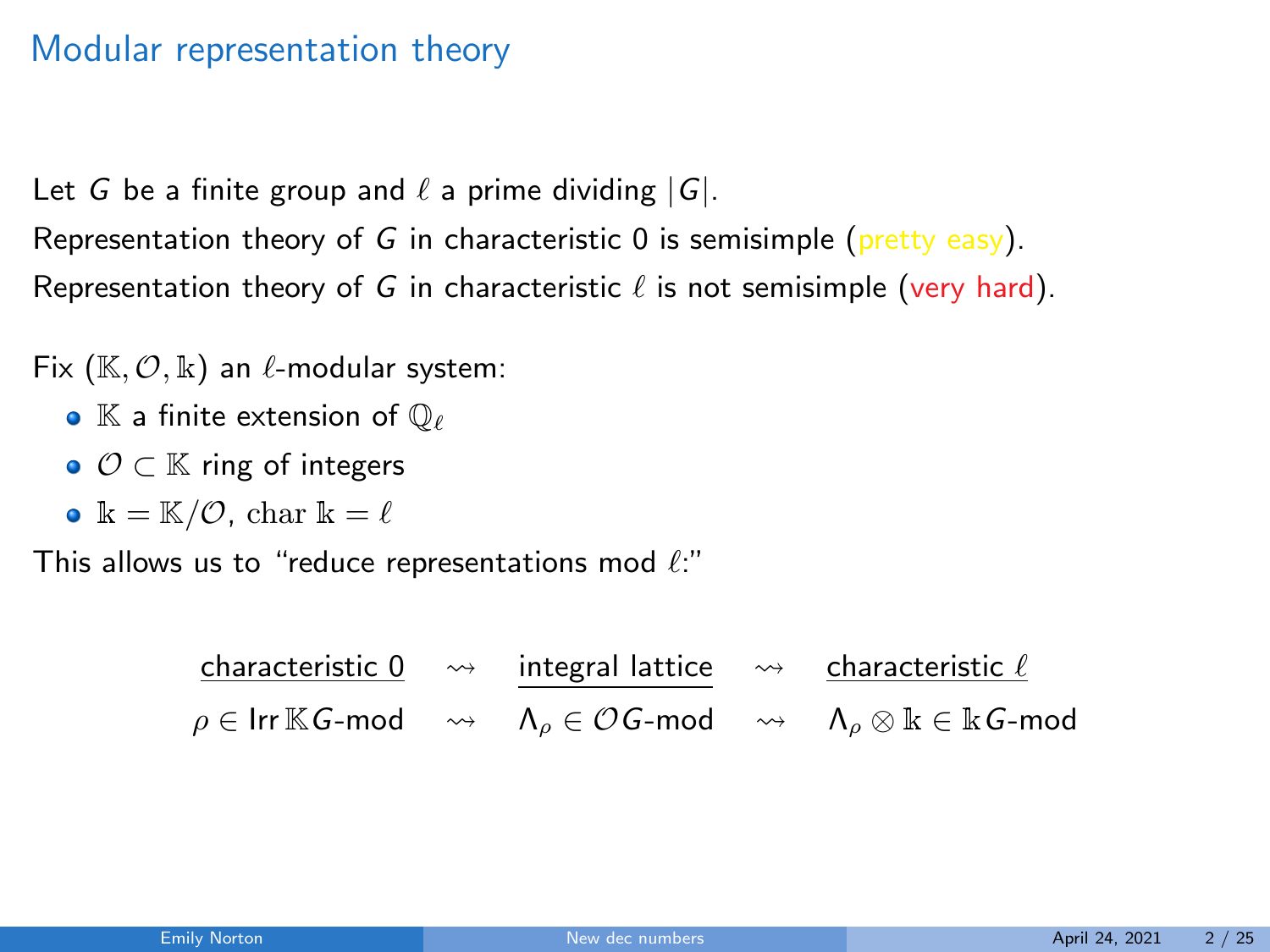## Decomposition numbers and decomposition matrices

Fix a prime  $\ell$  and an  $\ell$ -modular system (K,  $\mathcal{O}, \mathbb{k}$ ). Let  $\rho \in \text{Irr KG}, \phi \in \text{Irr KG}$ .

#### Definition

The number of times  $\phi$  appears as a composition factor of  $\rho$  is called the *decomposition* number  $d_{\rho,\phi}$ .

#### Definition

The decomposition matrix of G is the matrix with rows labeled by  $\{\rho \in \text{Irr } \mathbb{K}G\}$ , columns labeled by  $\{\phi \in \text{Irr }\&G\}$ , with entries  $d_{\rho,\phi}$ .

**Example**  $G = S_3$  and  $\ell = 3$ . The decomposition matrix is:

$$
\begin{array}{cc} & (3) & (2,1) \\ (3) & 1 & 0 \\ (2,1) & 1 & 1 \\ (1,1,1) & 0 & 1 \end{array}
$$

Despite powerful methods from Lie theory, the decomposition matrix of  $S_n$  for an arbitrary prime  $\ell < n$  is not known. Problem: how to compute  $\ell$ -Kazhdan-Lusztig polynomials?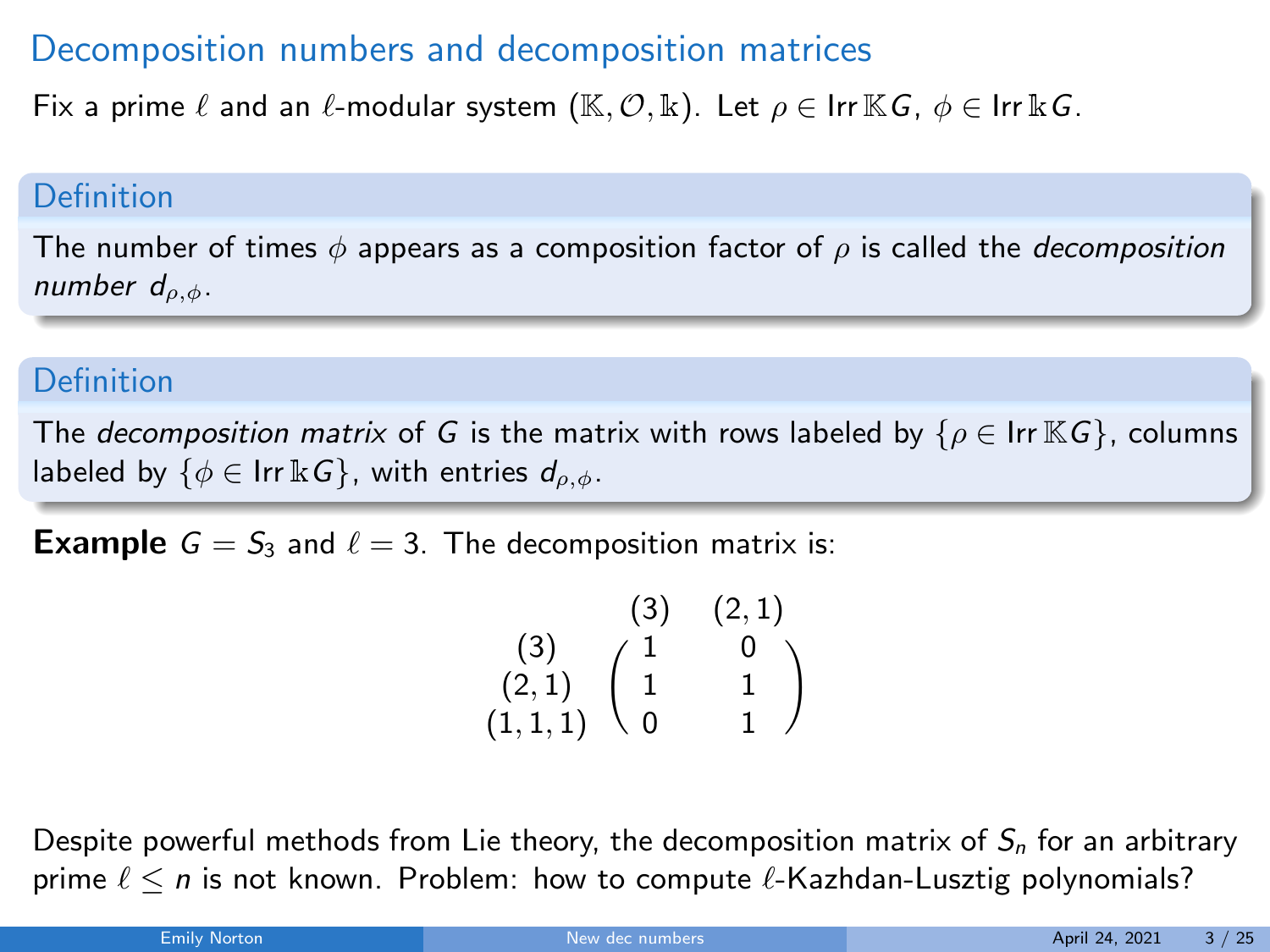## Decomposition matrices of finite groups of Lie type I

q a power of a prime,  $G \subset \mathrm{GL}_n(\overline{\mathbb{F}_q})$  connected reductive algebraic group,  $F : G \to G$ Frobenius,  $G(q) := G^F$  is a *finite group of Lie type* e.g.  $GL_n(q)$ ,  $Sp_{2n}(q)$ ,  $SO_{2n+1}(q)$ . Let  $\ell$  be a prime s.t.  $\ell \nmid q$ .

#### Problem

Determine the decomposition matrix of  $G(q)$  in characteristic  $\ell$ .

There is a distinguished subset of  $\text{Irr}\mathbb{K}G(q)$  called *unipotent representations*, defined using geometry related to the flag variety of **G** (Deligne-Lusztig varieties).

# $\{Irr \mathbb{K}G(q)\} \rightarrow \infty$  as  $q \rightarrow \infty$  but # $\{Iunip$  reps of  $\mathbb{K}G(q)\}$  is finite, indep of q, depends only on the Weyl group W of G.

#### Definition

The unipotent decomposition matrix of  $G(q)$  in characteristic  $\ell$  is the submatrix of the decomposition matrix of  $G(q)$  given by  $D = (d_{\rho,\phi})$  s.t.  $\rho$  is unipotent,  $\phi \in \text{Irr } \mathbb{k}$   $G(q)$  s.t.  $d_{\rho,\phi} \neq 0$  for some unip  $\rho$ .

**Expectation:** the decomposition matrix of  $G(q)$  can be recovered from D.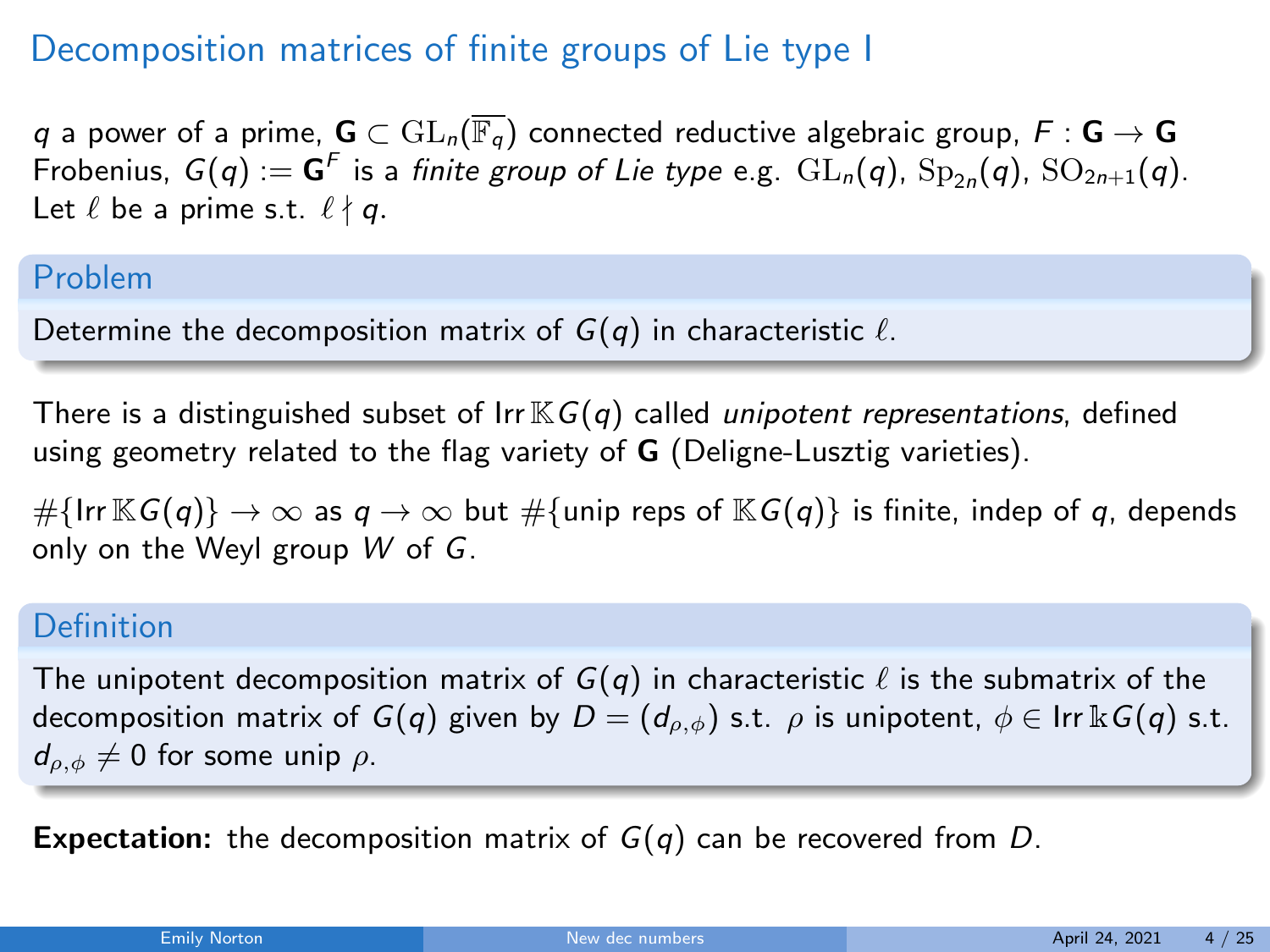# Decomposition matrices of finite groups of Lie type II

#### Revised problem

Determine the unipotent decomposition matrix D of  $G(q)$  in char  $\ell$ .

**Example:**  $G(q) = \text{GL}_3(q)$ , {unip reps of  $\text{GL}_3(q)$ }  $\stackrel{1:1}{\leftrightarrow}$  {partitions of 3}. Take  $\ell \mid \Phi_3 (q) = q^2 + q + 1$ . Then:

$$
D=\begin{array}{c}(3) \ (2,1) \ (1,1,1)\\(3) \ (1 \ 0 \ 0 \\(2,1) \ (1 \ 1 \ 1 \ 0 \\(1,1,1) \ 0 \ 1 \ 1\ 1\end{array}
$$

## Properties of the unipotent decomposition matrix D:

- $\bullet$  the matrix D is square and invertible (Geck-Hiss),
- expected by experts but open: for  $\ell$  large enough, D does not depend on q but only on the order of q mod  $\ell$ ,
- $\bullet$  D is lower unitriangular if q is a power of a good prime for G (conj: Geck; proof: Brunat-Dudas-Taylor)
	- $\rightsquigarrow$  labels for  $\{\phi \in \text{Irr } \& G(q) \mid d_{\rho,\phi} \neq 0 \text{ some unip } \rho\}.$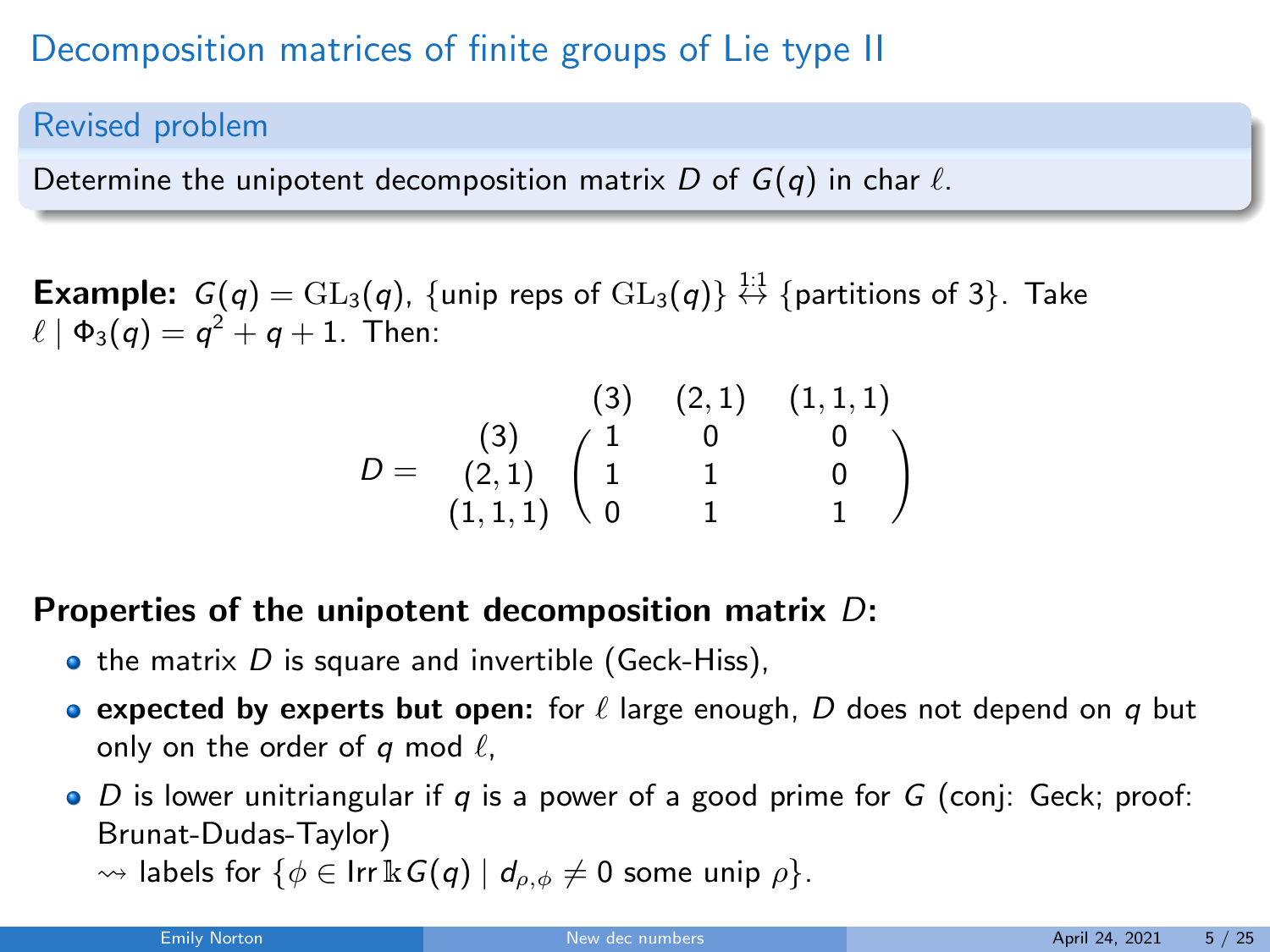## The order polynomial of  $G(q)$  and cyclotomic polynomials

Let W be the Weyl group of  $G(q)$  and assume F acts trivially on W. If  $G = GL_n$  then  $W = S_n$ , if  $G = \text{Sp}_{2n}$  or  $\text{SO}_{2n+1}$  then  $W = B_n$ .  $R \subset W$  set of reflections,  $m = \text{rk } G$ . The order of  $G(q)$  is a polynomial in q:

$$
|G(q)| = q^{|R|} \prod_{i=1}^m (q^{d_i} - 1)
$$

where 
$$
d_i
$$
 are the degrees of the generators of  $S(\mathfrak{h})^W$ .

Recall:

$$
q^a-1=\prod_{d|a}\Phi_d(q),
$$

where  $\Phi_d(q)$  is the d'th cyclotomic polynomial. Thus  $\ell \nmid q$  and  $\ell | G(q)|$  implies  $\ell \mid \Phi_d (q)$  for some d dividing some d<sub>i</sub>.

The more times  $\Phi_d(q)$  divides  $|G(q)|$ , the more difficult to determine D in char  $\ell$  for  $\ell \mid \Phi_d (q)$ .

D is known when:

- $\bullet$   $\Phi_d(q)$  divides  $|G(q)|$  exactly once (1's on diagonal, some 1's on subdiagonal, 0's else),
- $\bullet$   $d = 1$  (identity matrix).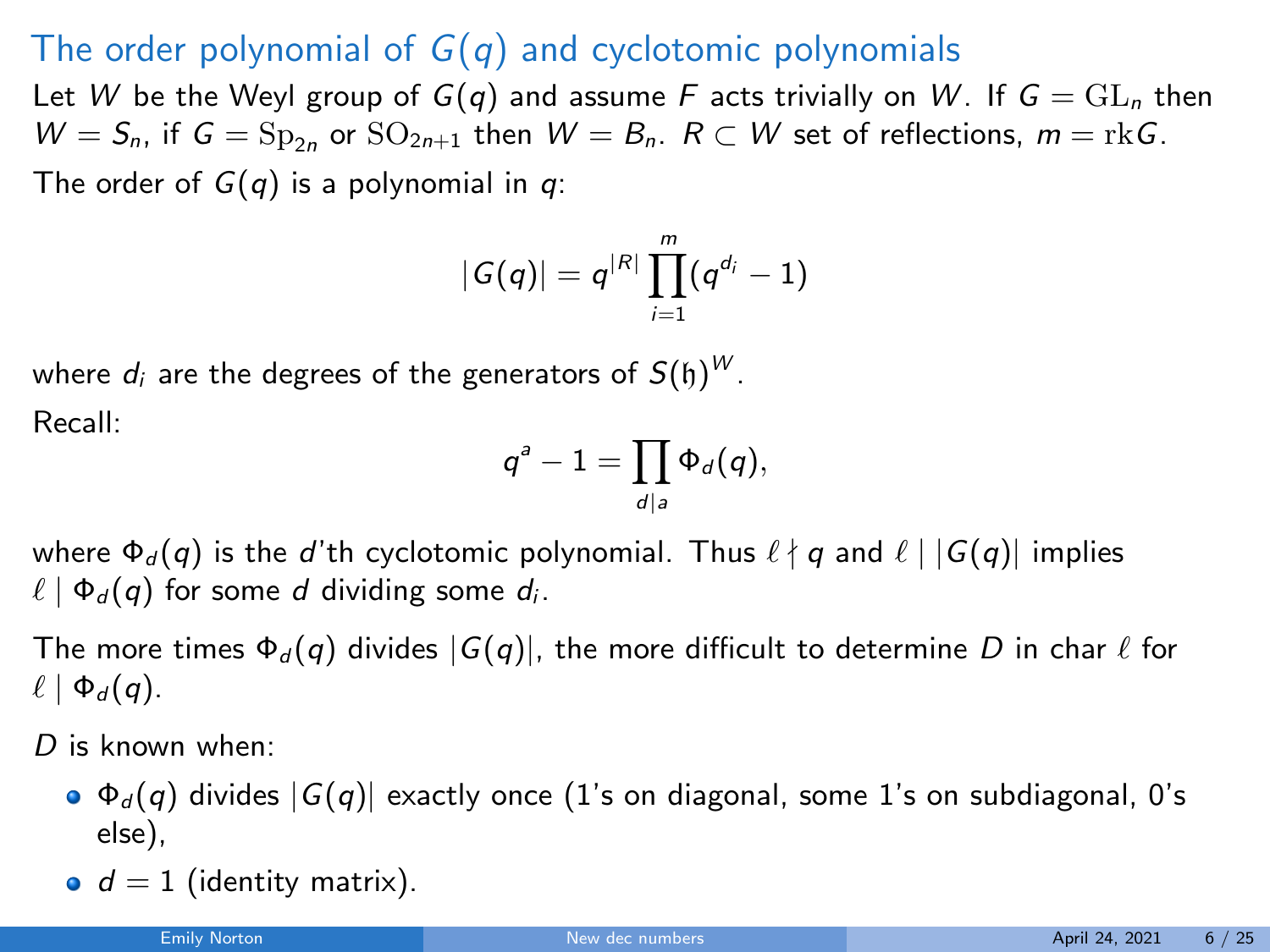## Methods for computing decomposition matrices of FGLT

- **4** Algebraic Harish-Chandra induction/restriction to produce new characters from old, connection to Hecke algebras (1990's)
- **2** Geometric Deligne-Lusztig varieties produce projective characters via cohomology, give info about cuspidals (reps that can't obtained by HC induction) (2010's)
- $\bullet$  Combinatorial/Lie theoretic Kac-Moody categorification, mod d combinatorics of partitions (type A) or bipartitions (types  $B/C/D$ ) (reduce, reuse, recycle)

#### Decomposition matrix known in type  $A$  + cases reducible to type A

- In the case of  $GL_n(q)$  (or  $SL_n(q)$ ,  $PGL_n(q)$ ), the decomposition matrix when  $\ell \mid \Phi_d (q)$ ,  $2 \leq d \leq n$ , is given by the decomposition matrix of a q-Schur algebra for q a primitive d'th root of unity (known for  $\ell >> 0$  by Ariki, Lascoux-Leclerc-Thibon...). Parabolic affine KL polynomials of type A.
- For  ${\rm Sp}_{2n}(q)$  or  ${\rm SO}_{2n+1}(q)$  and  $\ell \mid \Phi_d(q)$  with  $d$  **odd**, the decomposition matrix is determined from that of  $GL_n(q)$  (Gruber-Hiss).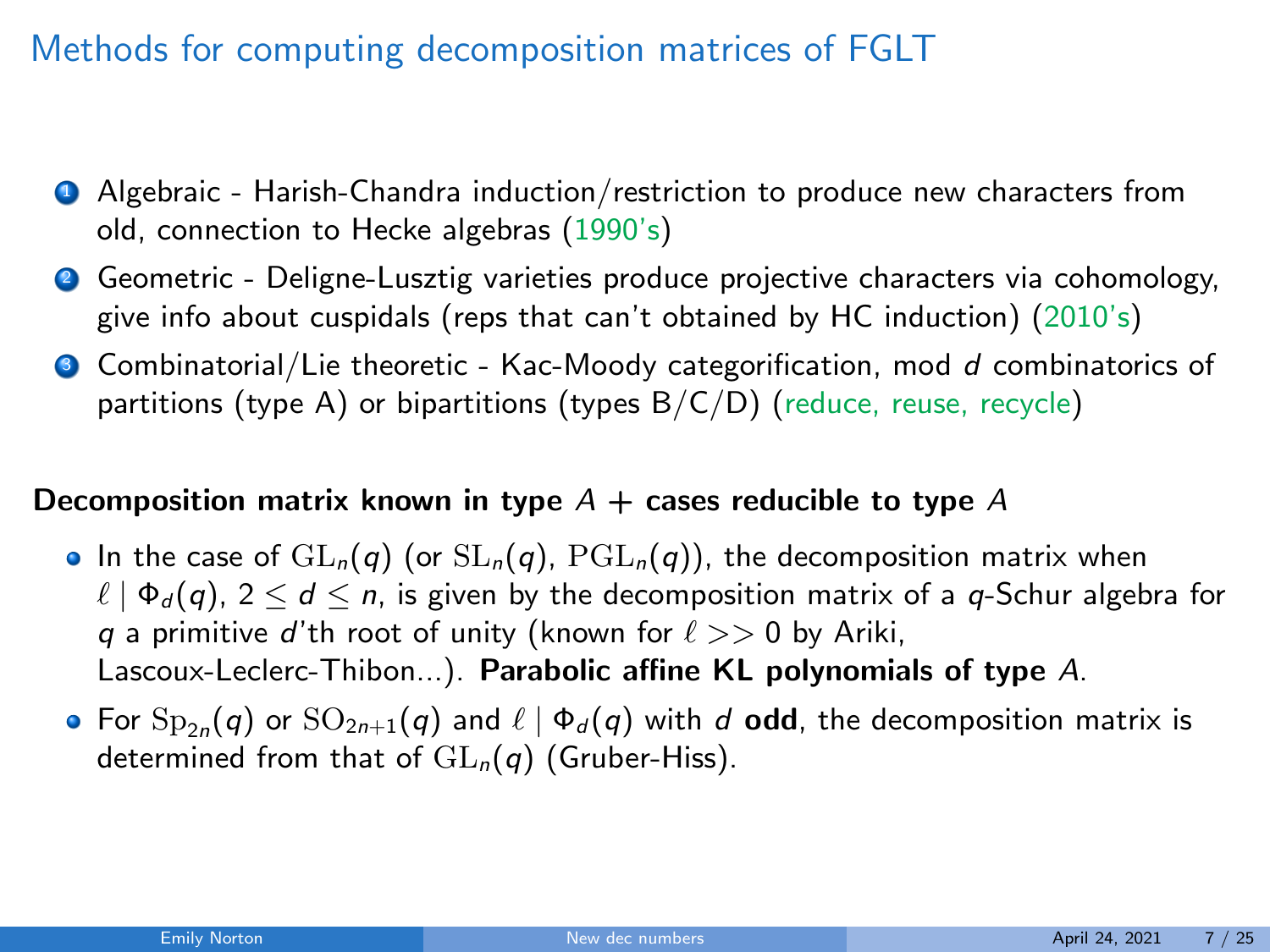## Types B and C

From now on,  $q$  is always a power of an odd prime.

 $G(q) = \mathrm{Sp}_{2n}(q)$  or  $\mathrm{SO}_{2n+1}(q)$ . Then  $W = B_n$  (hyperoctahedral group). Order polynomial:

$$
|G(q)| = q^{n^2} \prod_{i=1}^n (q^{2i} - 1)
$$

**Example:**  $G(q) = Sp_4(q)$  or  $SO_5(q)$ . Then

$$
|G(q)|=q^4\Phi_1(q)^2\Phi_2(q)^2\Phi_4(q).
$$

Interesting case:  $\ell \mid \Phi_2(q)$ . The decomposition matrix of the principal block (the block containing the trivial representation 2.) was found by Okuyama-Waki:

2. 2 
$$
B_2
$$
 1<sup>2</sup>. 1<sup>2</sup>  
\n2.  $\begin{pmatrix} 1 & \cdot & \cdot & \cdot & \cdot \\ 1 & 1 & \cdot & \cdot & \cdot \\ \cdot & \cdot & 1 & \cdot & \cdot \\ 1^2 & 1 & \cdot & \cdot & 1 & \cdot \\ 1 & 1 & 2 & 1 & 1 \end{pmatrix}$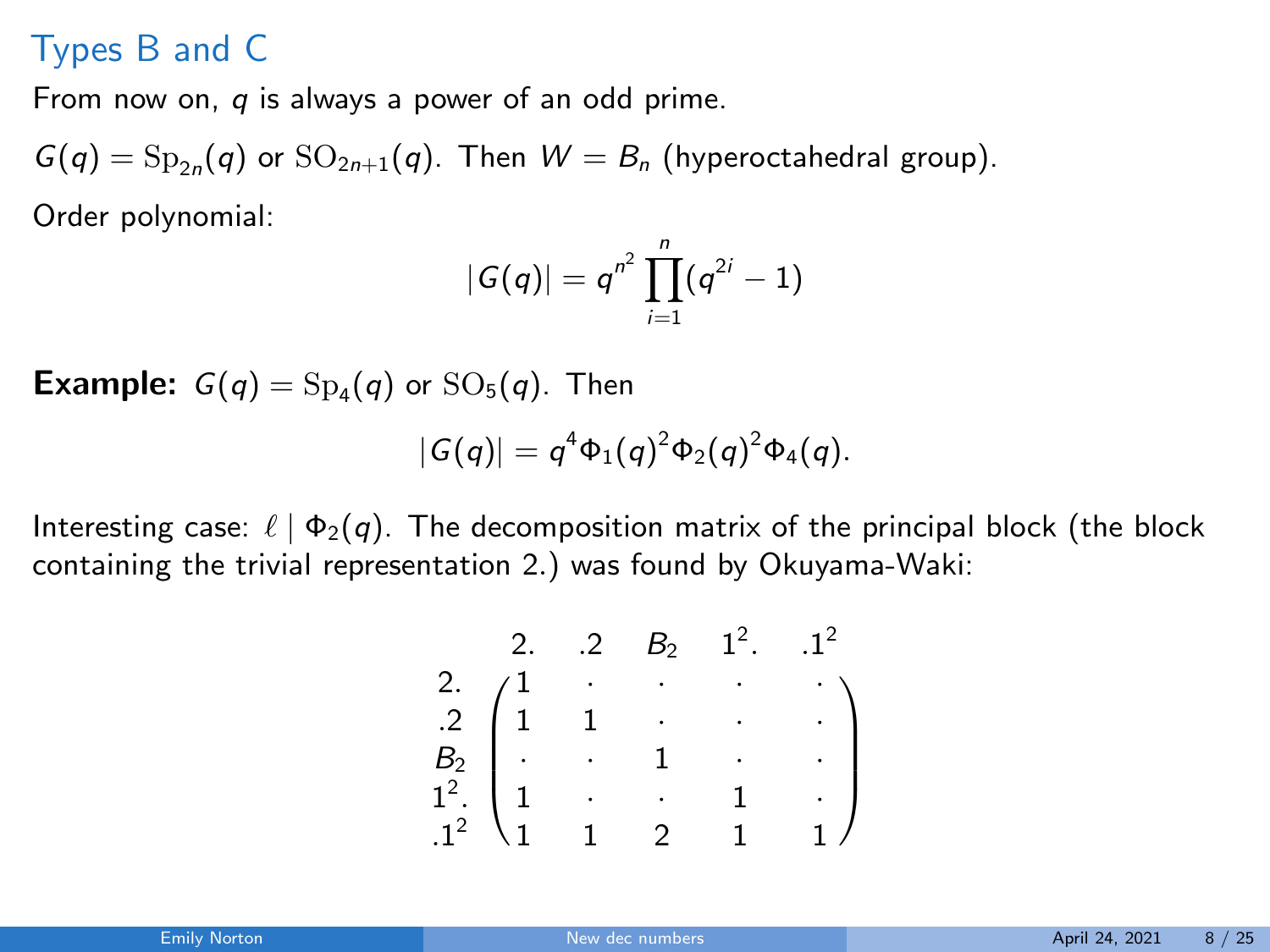## Types B and C: parametrization of unipotent representations

 $G = SO_{2n+1}(q)$  or  $Sp_{2n}(q)$ .  $W = B_n$ .

#### Unipotent representations of G:

- Organized into " $B_{t^2+t}$ -series," one series for each  $t\in\mathbb{Z}_{\geq 0}$  such that  $t^2+t\leq n.$
- In the  $B_{t^2+t}$ -series, there is a unipotent representation for each bipartition  $\lambda^1.\lambda^2$  of  $n - (t^2 + t).$

We write

$$
B_{t^2+t} : \lambda^1.\lambda^2
$$

for the unipotent representation in the  $B_{t^2+t}$ -series labeled by the bipartition  $\lambda^1.\lambda^2$  of  $n - (t^2 + t).$ 

**Example:** take  $n = 6$ . The unipotent representations of G are parametrized by:

- Bipartitions of 6 ( "principal series"), e.g.  $4.1^2$ ,
- **•** Bipartitions of 4 ( $B_2$ -series), e.g.  $B_2$  : 21.1,
- $\bullet$  Bipartitions of 0 ( $B_6$ -series), there is only one, denoted simply as  $B_6$ .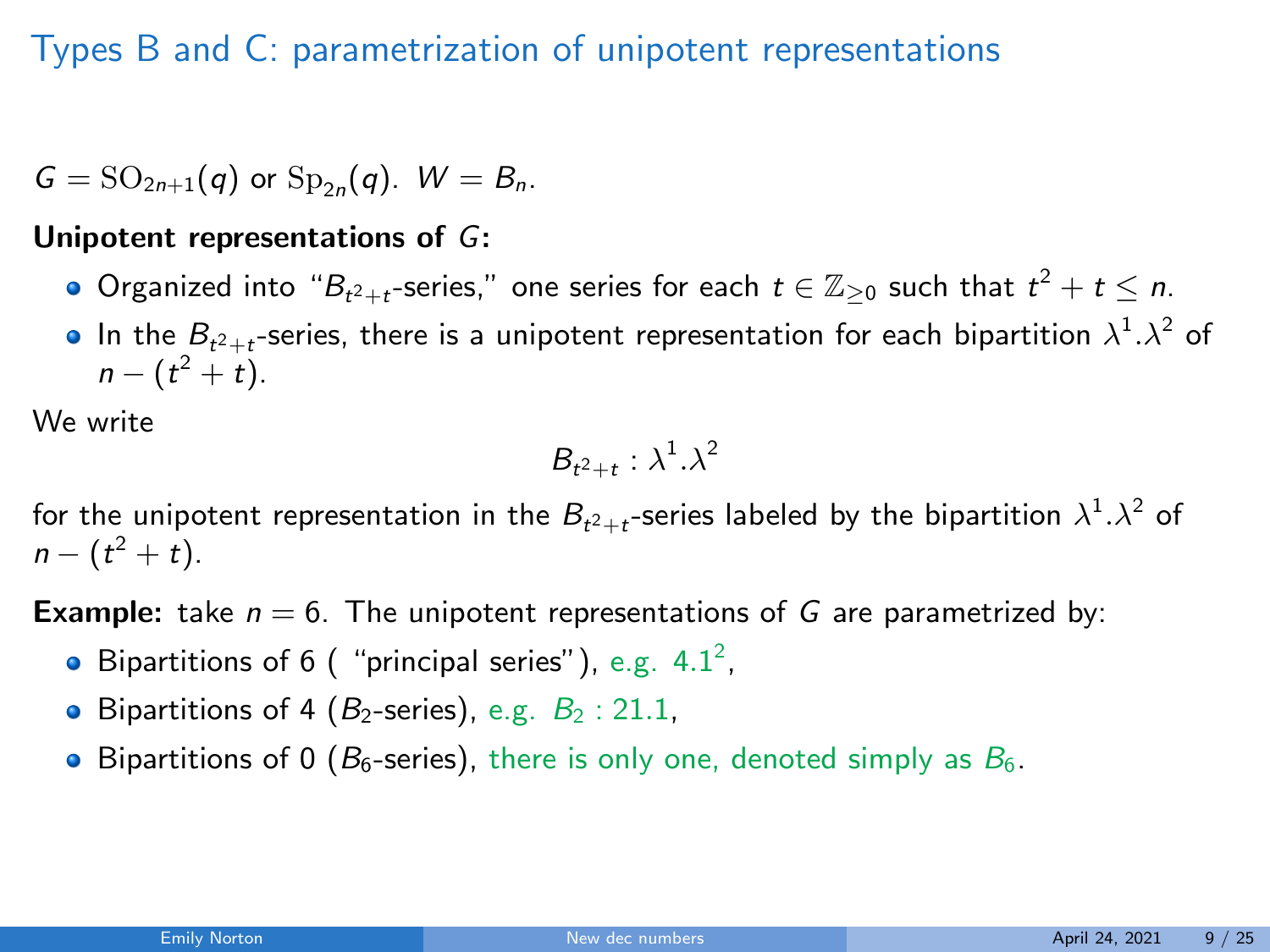## What is the unipotent decomposition matrix in types  $B$  and  $C$ ?

$$
G=\mathrm{SO}_{2n+1}(q) \text{ or } \mathrm{Sp}_{2n}(q), W=B_n.
$$

 $\ell \mid \Phi_d (q)$ , d even. (The case not given by type A stuff). Assume  $\ell >> 0$ , so we expect some "characteristic-free" decomposition matrix only depending on d.

The unipotent decomposition matrix is lower-unitriangular with rows and columns labelled by bipartitions  $B_{t^2+t}$  :  $\lambda^1 \cdot \lambda^2$ .

### Problem

What is the unipotent decomposition matrix in types B and C? Is there a positive combinatorial formula for the decomposition numbers in terms of the combinatorics of bipartitions? Or in terms of (parabolic, affine) Kazhdan-Lusztig polynomials?

#### Some issues:

- We have bipartitions of different sizes. How to relate them? Combinatorics of blocks and "cocores" suggests level-rank duality, but it's not clear how to use this.
- In type A, there is a quasihereditary algebra whose decomposition matrix gives  $D$ . But in types  $B$  and  $C$  we don't know of an algebra that could play this role.
- **We don't have many examples.**

In order to attack this problem we should use all available methods, both to understand the representation category better and to produce more examples.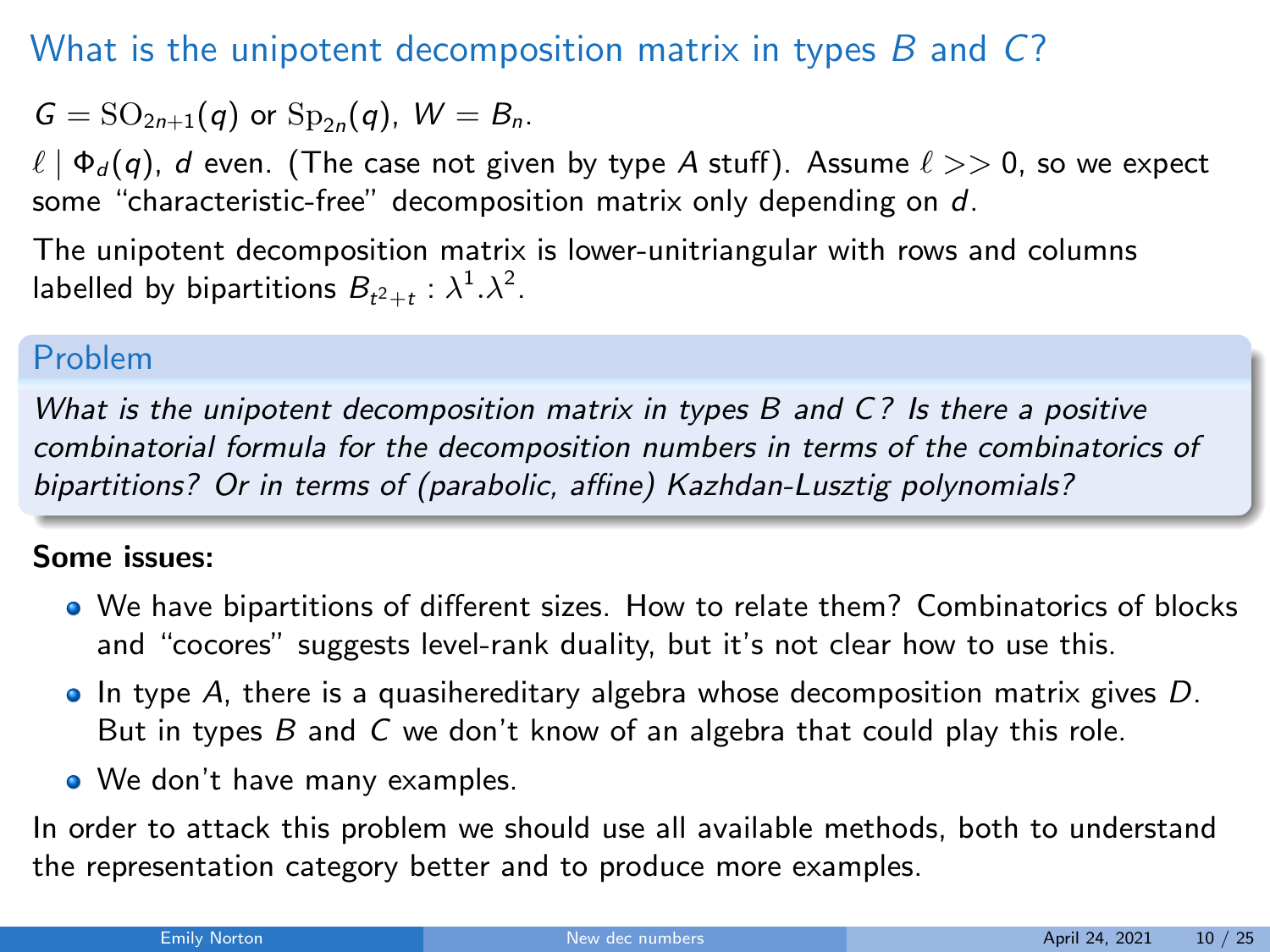## Kac-Moody categorification in representation theory

The third method for studying decomposition numbers of classical finite groups of Lie type: Kac-Moody categorification and the combinatorics of crystals.

Chuang and Rouquier proved Broué's Abelian Defect Group Conjecture for symmetric groups in the early 2000s using categorification. Strategy: turn a category of representations itself into a representation.

Chuang-Rouquier found a way to define an action of the Lie algebra  $sI_2$  on a category. The idea: the generators e and f of  $sI_2$  act on a module category C by a biadjoint pair of exact endofunctors  $E$  and  $F$  in such a way that the images of the functors in the Grothendieck group of  $C$  satisfy the  $sI_2$ -relations.

Categorical actions

- yield powerful structural results such as
	- $\blacktriangleright$  derived equivalences between blocks.
	- $\triangleright$  branching rules for induction and restriction.
- cast intricate combinatorial shadows.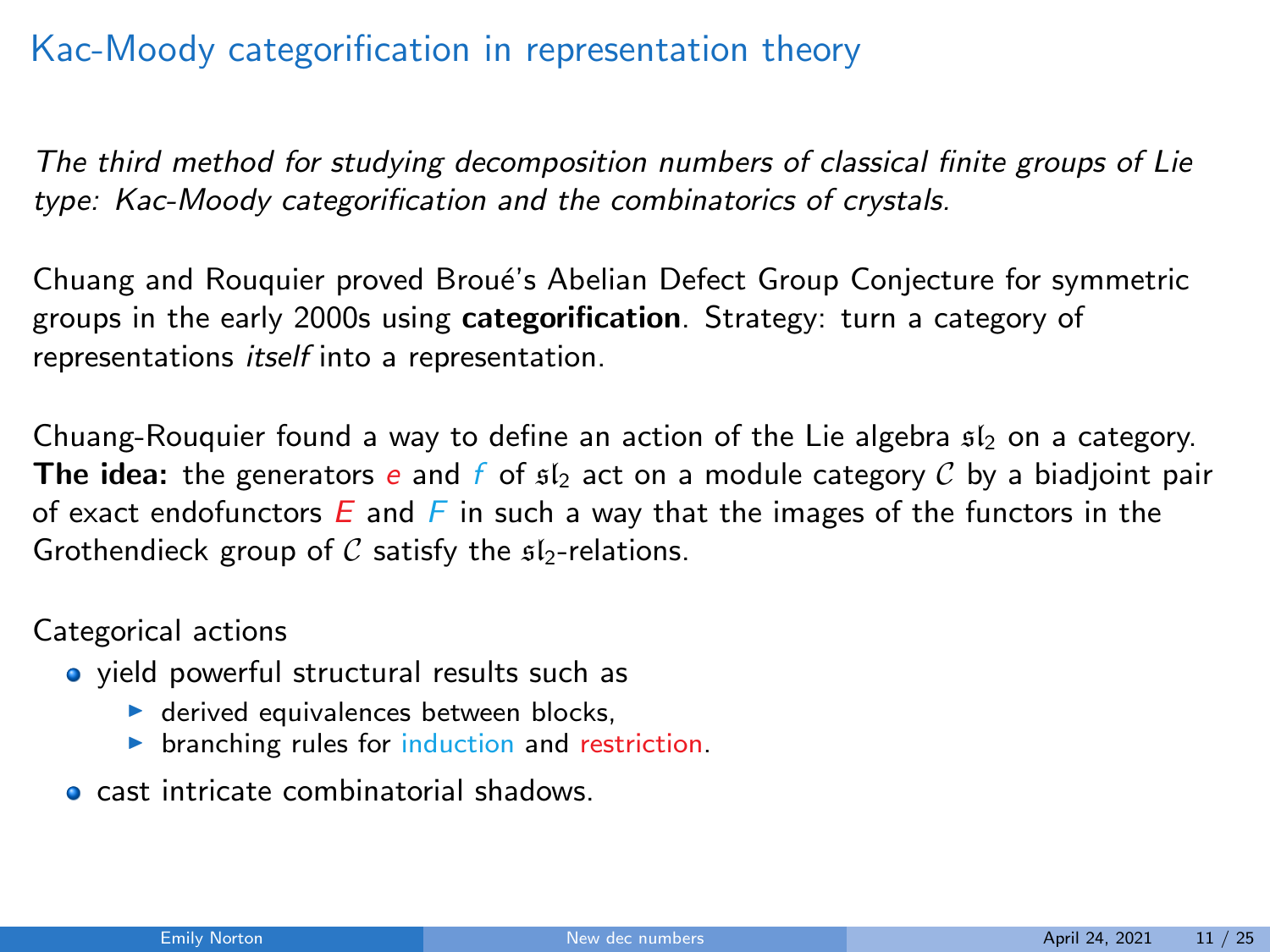## Definition of g-categorification

g a Lie algebra (finite or affine Dynkin type).

 $C$  – abelian category, finite-length

### Definition (Chuang-Rouquier)

A g-categorification on C is a collection of exact endofunctors  $\{E_i, F_i\}$  of C, where i ranges over the nodes of the Dynkin diagram of g, satisfying:

- $\bullet$  For each *i*,  $E_i$  and  $F_i$  are a biadjoint pair of functors;
- The functors  $E_i$  and  $F_i$  for all i induce an action of g on the (complexified) Grothendieck group  $[C]$  via  $[E_i] = e_i$ ,  $[F_i] = f_i$  where  $e_i$ ,  $f_i$  are the Chevalley generators of g;
- The classes  $[S]$  in  $[C]$  of the simple objects  $S \in \mathcal{C}$  are g-weight vectors;
- **Strong:** Set  $E = \bigoplus_i E_i$ ,  $F = \bigoplus_i F_i$ . There are natural transformations  $X \in \mathsf{End}(E)$ and  $T \in End(E^2)$  such that in  $End(E^n)$ ,  $X_j := 1^{j-1}X1^{n-j}$  and  $T_k := 1^{k-1}T1^{n-k-1}$ satisfy defining relations of an affine Hecke algebra.

**Consequence:** Soc( $E_i(S)$ ) and Head( $F_i(S)$ ) are simple or 0 for all simple obj S The recipe, usually: C is a tower of module categories and E and F are Restriction and Induction.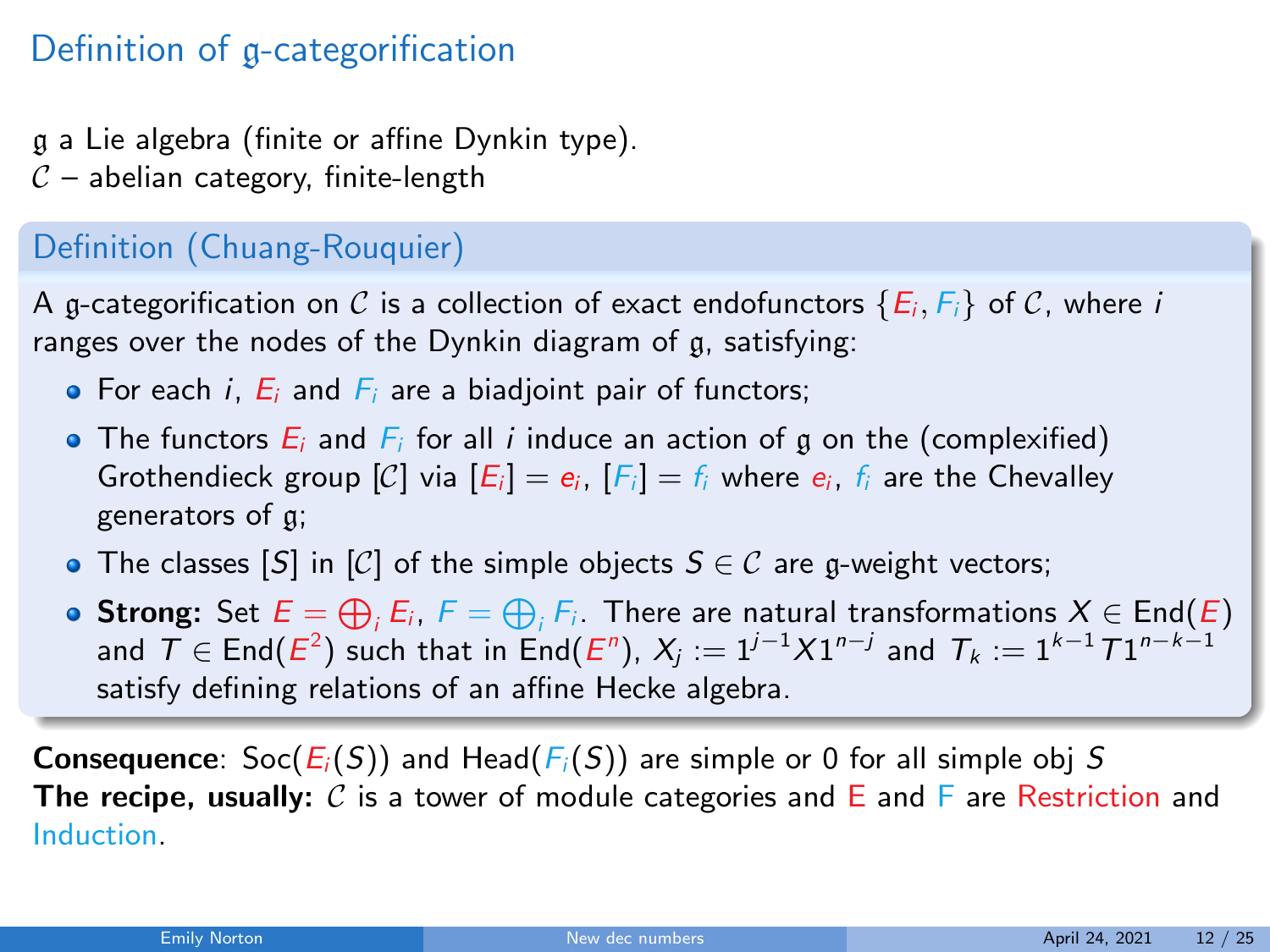### Example: the symmetric groups in positive characteristic

$$
\text{char } \mathbb{k} = p > 0, \, \mathcal{C} = \bigoplus_{n \geq 0} \mathbb{k} \mathfrak{S}_n \text{-mod. Res} := \bigoplus_{n \geq 0} \text{Res}_n^{n+1}, \, \text{Ind} := \bigoplus_{n \geq 0} \text{Ind}_n^{n+1}.
$$

Theorem (Chuang-Rouquier, Lascoux-Leclerc-Thibon)

There is a  $\widehat{\mathfrak{sl}}_p$ -categorification on C with

$$
\mathsf{Res} = E = \bigoplus_{i \in \mathbb{Z}/p\mathbb{Z}} E_i, \qquad \text{Ind} = F = \bigoplus_{i \in \mathbb{Z}/p\mathbb{Z}} F_i
$$

 $\lambda \vdash n$  a p-regular partition,  $S_{\lambda}$  a simple  $\mathbb{k} \mathfrak{S}_n$ -module. The head of  $F_i(S_{\lambda})$  is simple if  $F_i(S_\lambda) \neq 0$ , set it equal to  $S_{\tilde{f}_i(\lambda)}$ .

**Example:** finding  $\tilde{f}_1(\lambda)$  when  $\lambda = (4, 3)$  and  $p = 3$ :

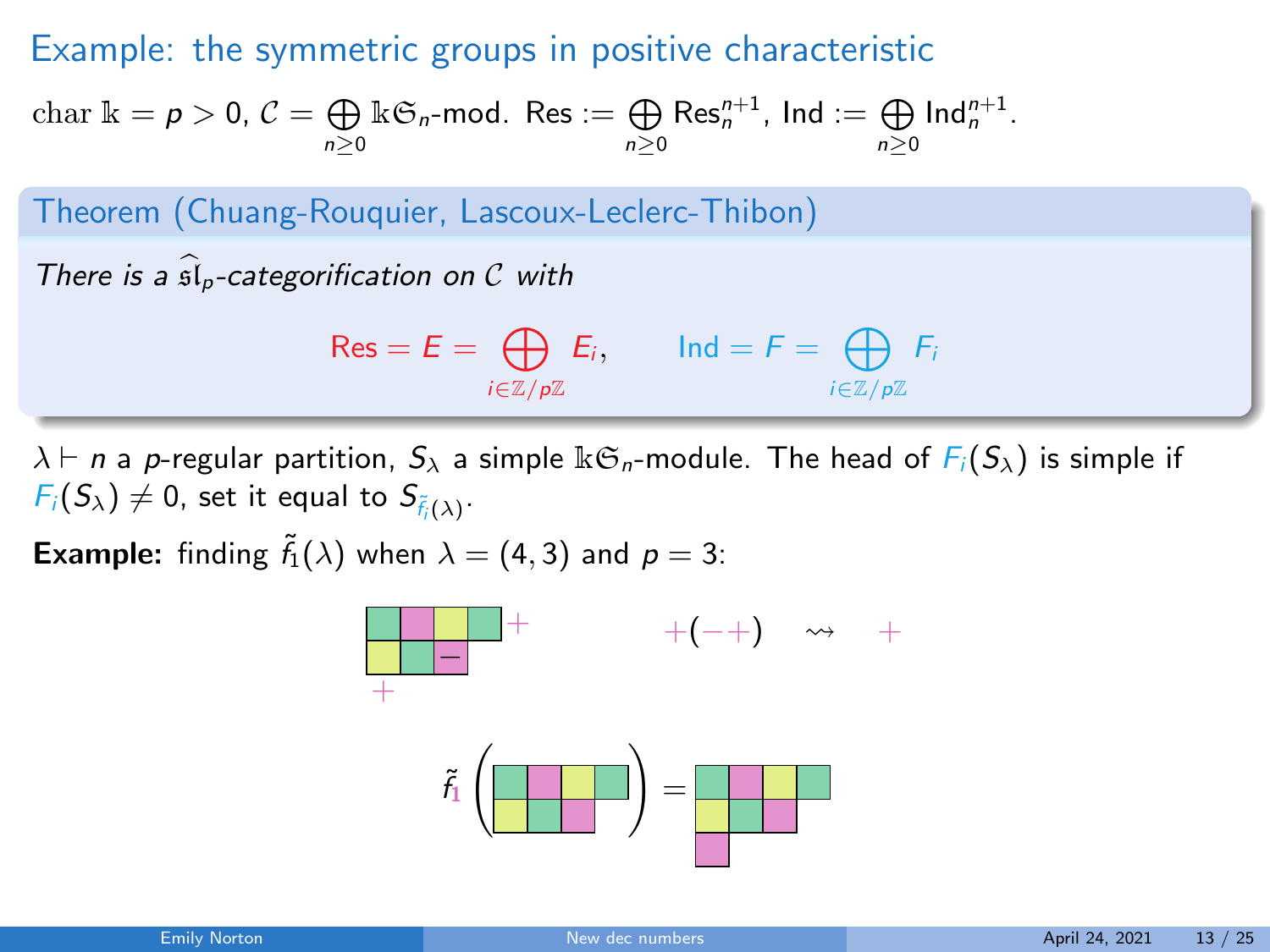# The  $\mathfrak{sl}_d$ -crystal

The graph with

**Vertices:** { $p$ -regular partitions  $\lambda$ } **Edges:**  $\{\lambda \to \mu \mid \mu = \tilde{f}_i(\lambda) \text{ for some } i \in \mathbb{Z}/p\mathbb{Z}\}\$ 

is called the  $\widehat{\mathfrak{sl}}_p$ -crystal on the set of p-regular partitions.

Generalizations with representation-theoretic meaning:

• can replace prime  $p$  with an integer  $d \geq 2$ ,

- $\bullet$  the rule for  $\tilde{f}_i$  and  $\tilde{e}_i$  works on any partition, not just p-regular ones,
- can replace partitions with  $\ell$ -partitions  $\lambda^1.\lambda^2.\ldots.\lambda^\ell.$

The resulting  $\widehat{\mathfrak{sl}}_d$ -crystals on partitions or  $\ell$ -partitions give branching rules for induction and restriction for:

- the Hecke algebras  $H_q(S_n)$  for q a d'th root of unity,
- $\bullet$  the q-Schur algebras for q a d'th root of unity,
- **e** groups  $GL_n(q)$  in characteristic  $\ell$  when  $\ell \mid \Phi_d (q)$ ,
- $\bullet$  cyclotomic Hecke algebras at d'th roots of 1,
- **o** cyclotomic rational Cherednik algebras...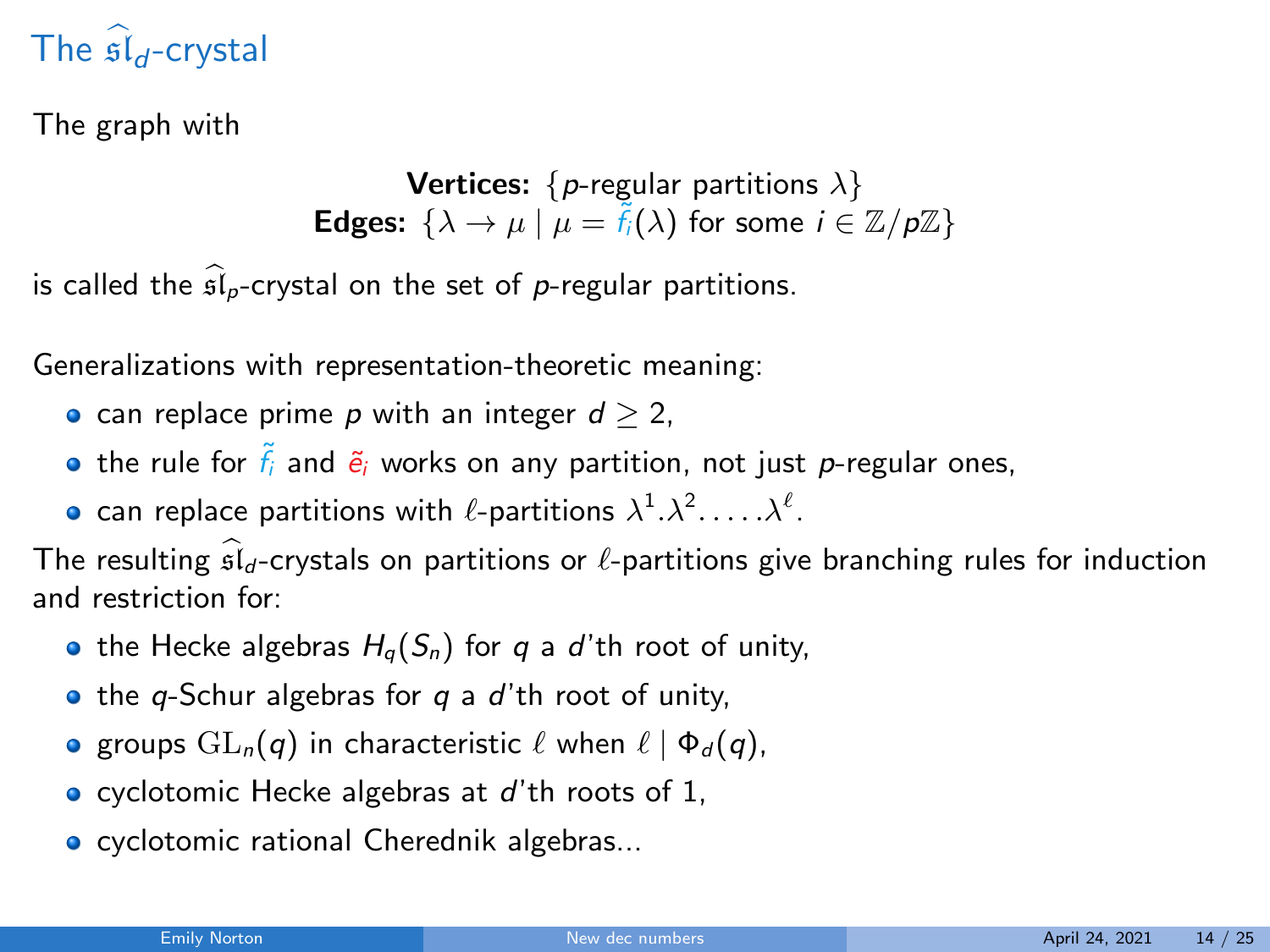# $\mathfrak{sl}_d$ -action on module categories of finite classical groups

**Starting point:** Gerber-Hiss-Jacon conjectured (2014) that the  $\widehat{\mathfrak{sl}}_d$ -crystal when d is odd describes the branching rule for Harish-Chandra induction and restriction for unipotent representations of finite unitary groups when  $\ell | \Phi_{2d} (q)$ . Proved by Dudas-Varagnolo-Vasserot (2015) by constructing a categorical KM-action.

Types B/C: char  $\mathbb{k} = \ell > 0$ ,  $\ell \mid \Phi_d(q)$ ,  $d > 2$  even.

Set  $\mathcal{C}_n = \Bbbk\mathrm{Sp}_{2n}(q)$ -mod $^{\mathrm{unip}}$  or  $\Bbbk\mathrm{SO}_{2n+1}(q)$ -mod $^{\mathrm{unip}},$  then take

$$
\mathcal{C}=\bigoplus_{n\geq 0}\mathcal{C}_n
$$

 $\operatorname{\sf Res}_n^{n+1}: \mathcal{C}_{n+1} \to \mathcal{C}_n$  HC restriction,  $\text{Ind}_{n}^{n+1} : \mathcal{C}_{n} \to \mathcal{C}_{n+1}$  HC induction. Then  $\text{Res} = \bigoplus_{n\geq 0} \text{Res}_n^{n+1}$ ,  $\text{Ind} = \bigoplus_{n\geq 0} \text{Ind}_n^{n+1}$  are exact, biadjoint endofunctors of  $\mathcal{C}$ .

Theorem (Dudas-Varagnolo-Vasserot, 2016)

\nThere is a 
$$
\widehat{sl}_d
$$
-categorification on  $C$  with

\n
$$
\text{Res} = E = \bigoplus_{i \in \mathbb{Z}/d\mathbb{Z}} E_i \quad \text{and} \quad \text{Ind} = F = \bigoplus_{i \in \mathbb{Z}/d\mathbb{Z}} F_i.
$$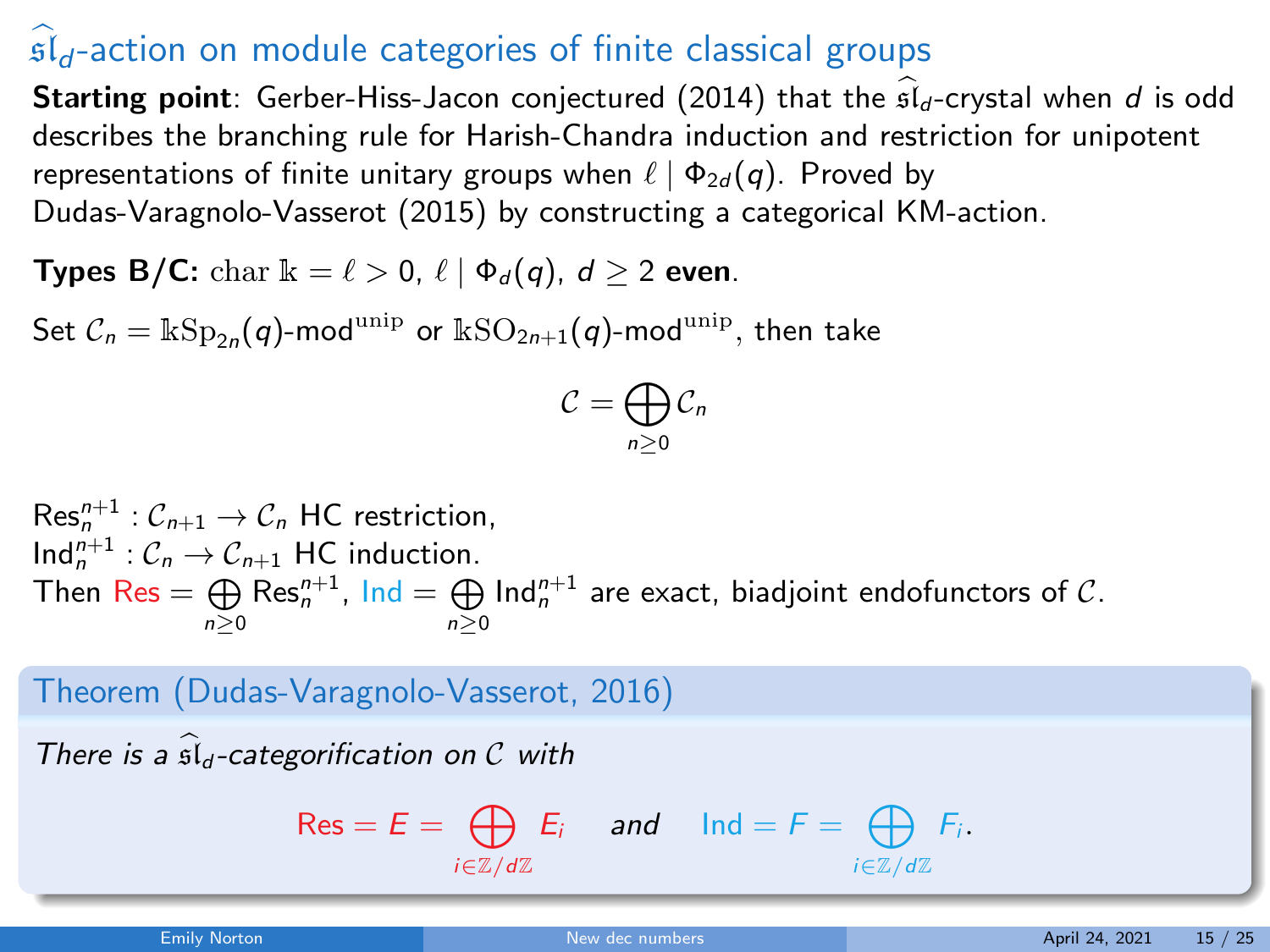#### **Corollary**

The Harish-Chandra branching rule for C is given by the  $\hat{\mathfrak{sl}}_d$ -crystal on a sum of level 2 Fock spaces  $\mathcal{F}_{\mathbf{s}_t}$  corresponding to the unipotent reps in the  $B_{t^2+t}$ -series:

$$
[\mathcal{C}]\cong \bigoplus_{t\in \mathbb{Z}_{\geq 0}} \mathcal{F}_{\mathbf{s}_t}
$$

Charge  $\mathbf{s}_t \in \mathbb{Z}^2$  for level 2 Fock space  $\mathcal{F}_{\mathbf{s}_t}$ :

$$
\mathbf{s}_t = \begin{cases} (t, -1 - t + \frac{d}{2}) & \text{if } t \text{ is even,} \\ (-1 - t, t + \frac{d}{2}) & \text{if } t \text{ is odd,} \end{cases}
$$

**Example:** Say  $d = 4$  and we want to determine the simple head of  $F_1(S_{B_2:43.2^31})$ :

$$
\tilde{f}_1(B_2:43.2^31)=\tilde{f}_1\begin{pmatrix}\n\frac{-2-1 & 0 & 1 \\
-2 & -2 & 1 \\
-3 & -2 & -1\n\end{pmatrix}=\frac{-2-1 & 0 & 1}{-3 & -2 & -1}\begin{pmatrix}\n\frac{-2-1 & 0 & 1 \\
-3 & -2 & -1 \\
\frac{1 & 2 & 0 \\
0 & +2 & 0\n\end{pmatrix}=\frac{-2-1 & 0 & 1}{-3 & -2 & -1}\begin{pmatrix}\n\frac{3 & 4}{2} & \frac{3}{2} & \frac{1}{2} \\
\frac{1 & 2 & 0 & 1 \\
0 & 1 & 0 & 0\n\end{pmatrix}
$$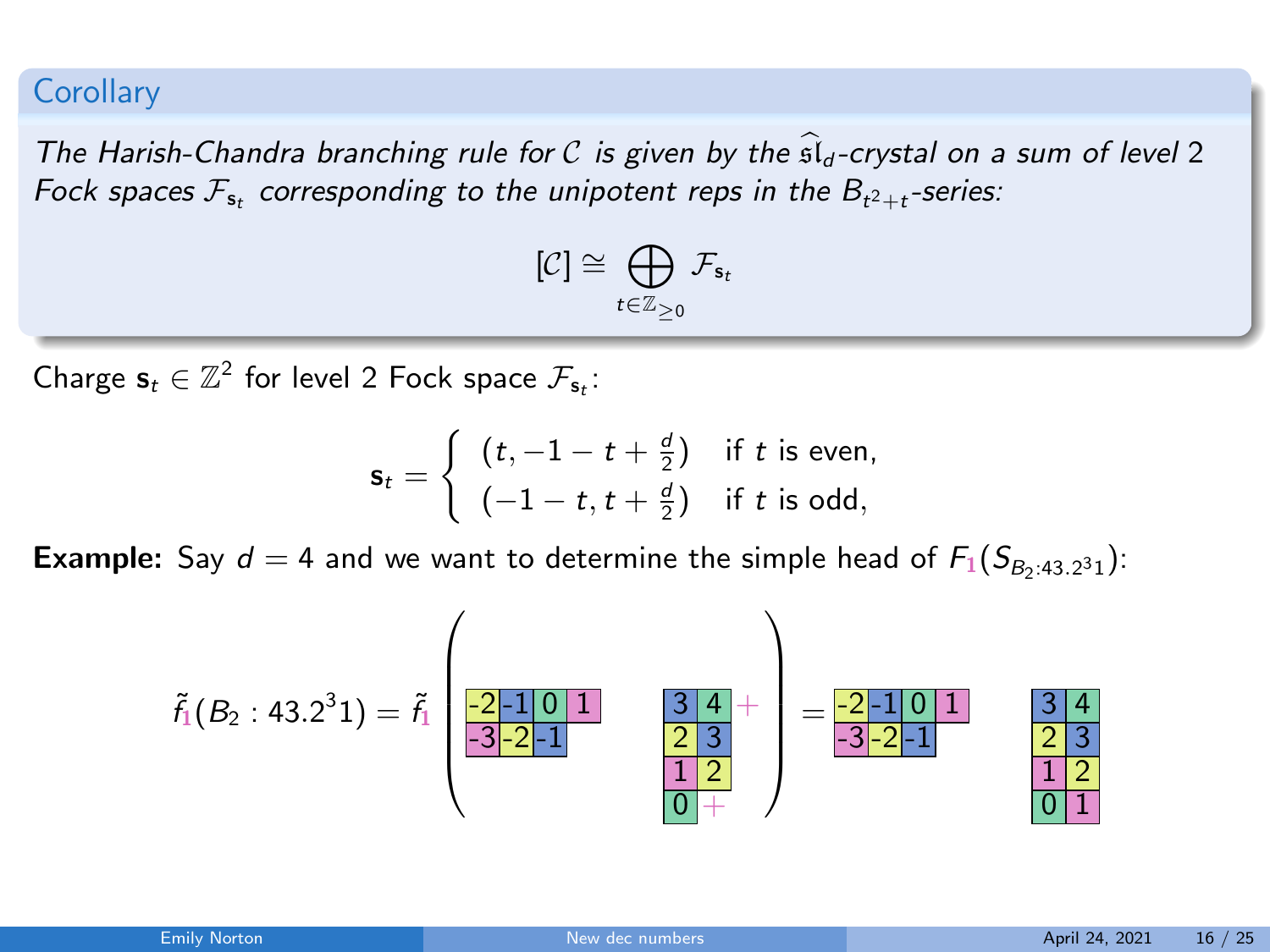# The unipotent decomposition matrix of  $\text{SO}_{4n+1}(q)$  or  $\text{Sp}_{4n}(q)$  when  $d=2n$

First application of DVV's theorem to decomposition matrices:

Theorem (Dudas-N., '21)

We find the unipotent decomposition matrix of  $\mathrm{SO}_{4n+1}(q)$  or  $\mathrm{Sp}_{4n}(q)$  when  $\ell \mid \Phi_{2n}(q)$ and  $\ell$  is sufficiently large.

The principal block is the only block of defect  $> 1$ , so we find the unipotent decomposition matrix of the principal block.

Unipotent representations in the principal block:

 $\bullet$  certain hook bipartitions of 2n (principal series), such as

· ∅ , · , ∅ · 

• bipartitions of 2*n* − 2 ( $B_2$  series) fitting into certain boxes:

• bipartitions of 2n − 6 ( $B_6$  series) fitting into certain boxes:  $\Box$ 

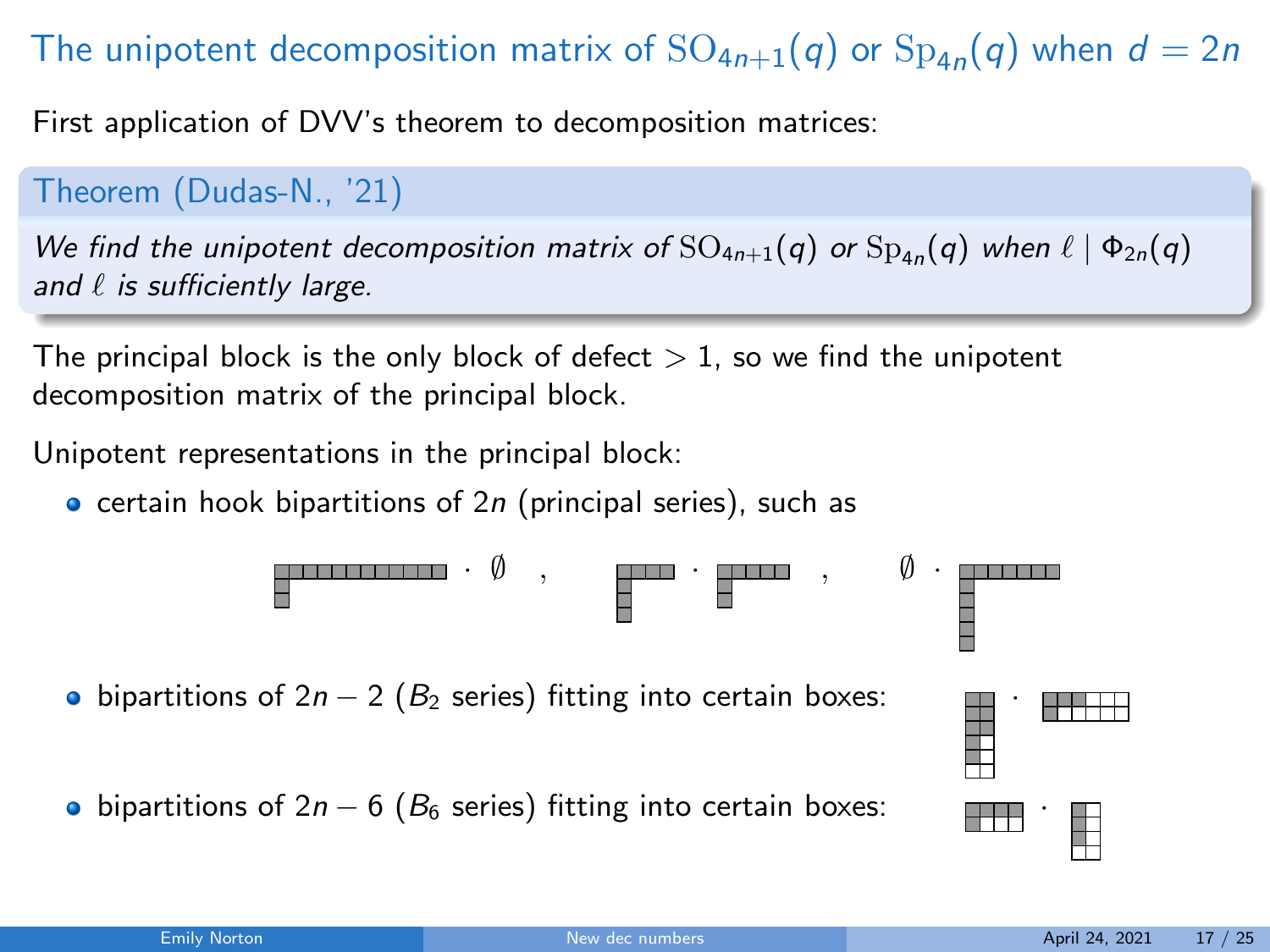## Example of our theorem when  $2n = 6$

The unipotent decomposition matrix of the principal block of  $SO_{13}(q)$  or  $Sp_{12}(q)$  when  $\ell \mid \Phi_6(q)$ . First found by Dudas-Malle [DM '20], given by our theorem for  $n = 3$ .

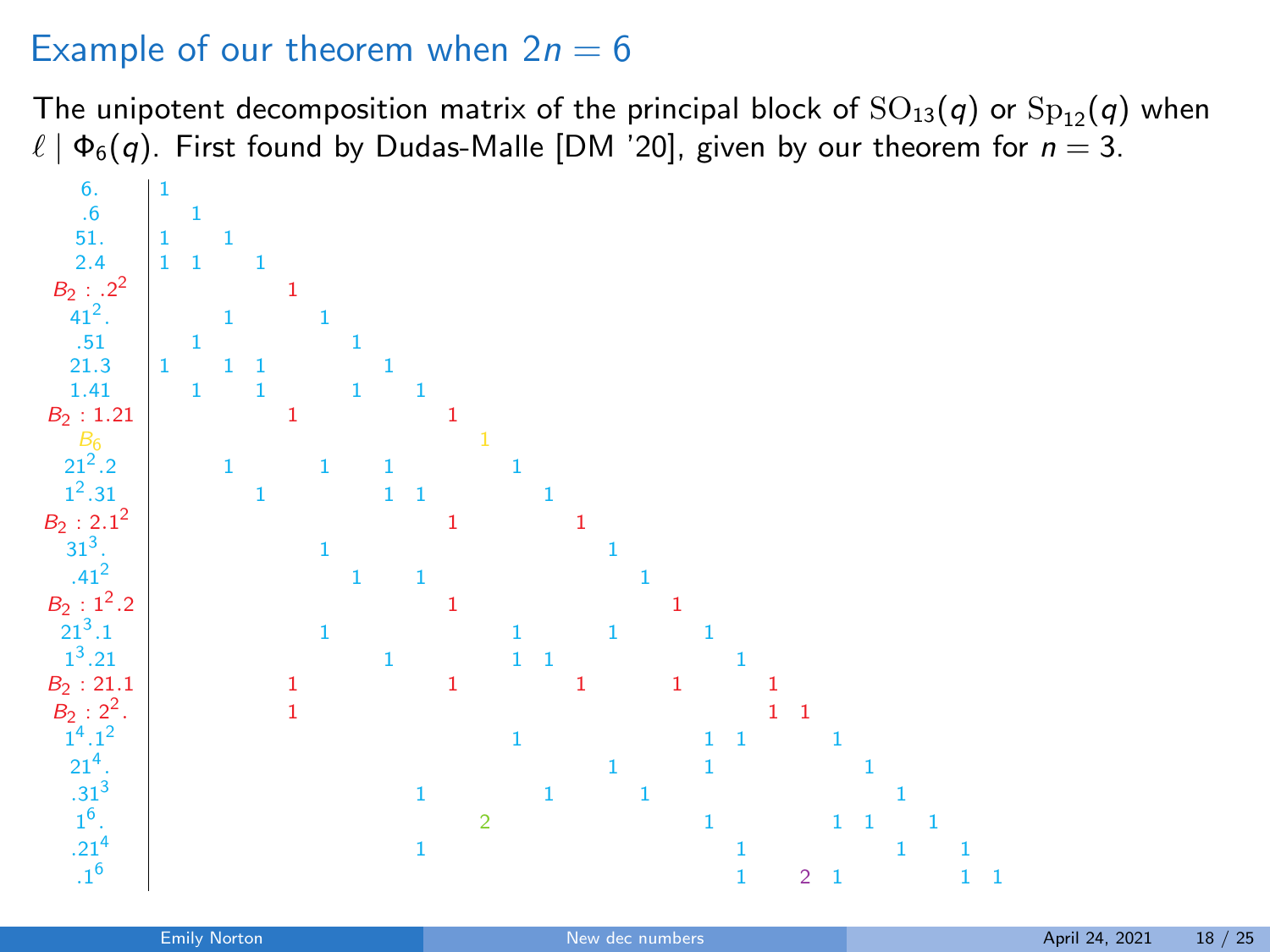## Example of an argument using the crystal to find decomposition numbers

We used all three methods – algebraic, geometric, combinatorial – to prove our theorem. The combinatorics of the  $s\hat{I}_{2n}$ -crystal gave us an argument showing that almost all the entries in the four "cuspidal columns" are 0 (in particular, the columns that have a 2 in them).

We also used the  $\widehat{\mathfrak{sl}}_{2n}$ -crystal to establish indecomposability of induced PIMs. The (unipotent part of the) characters of PIMs are the columns of the dec matrix. **Example:** column  $B_2$ : 21.1 in the example matrix. By Fong-Srinivasan,  $P_{B_2:21.} = B_2:21.$  Charge  $s_1 = (-2, 4)$ . We have:

$$
F_4(P_{B_2:21.}) = F_4\left(\underline{\frac{-2}{3}1}.\right) = \underline{\frac{-2}{3}\cdot 2} \cdot + \underline{\frac{-2}{3}\cdot 1} \cdot \underline{4}
$$

- **•** this is the character of a projective module bec.  $F_i$  takes proj. to proj., but we don't know yet if it is indecomposable,
- $\delta_4(B_2:21.) = B_2:21.1 \implies P_{B_2:21.1} | F_4(P_{B_2:21.}),$
- it is impossible to tell if  $F_4$  ( $P_{B_2:21}$ .) is indecomposable by HC restriction!!!,
- however, we check that  $\tilde{e}_i(B_2:2^2.)=0$  for all  $i\in\mathbb{Z}/6\mathbb{Z}$ , which implies that  $P_{B_2:2^2.1}$ is not a summand of an induced projective module,
- so we can conclude that in fact,  $F_4(P_{B_2:21.}) = P_{B_2:21.1}$ .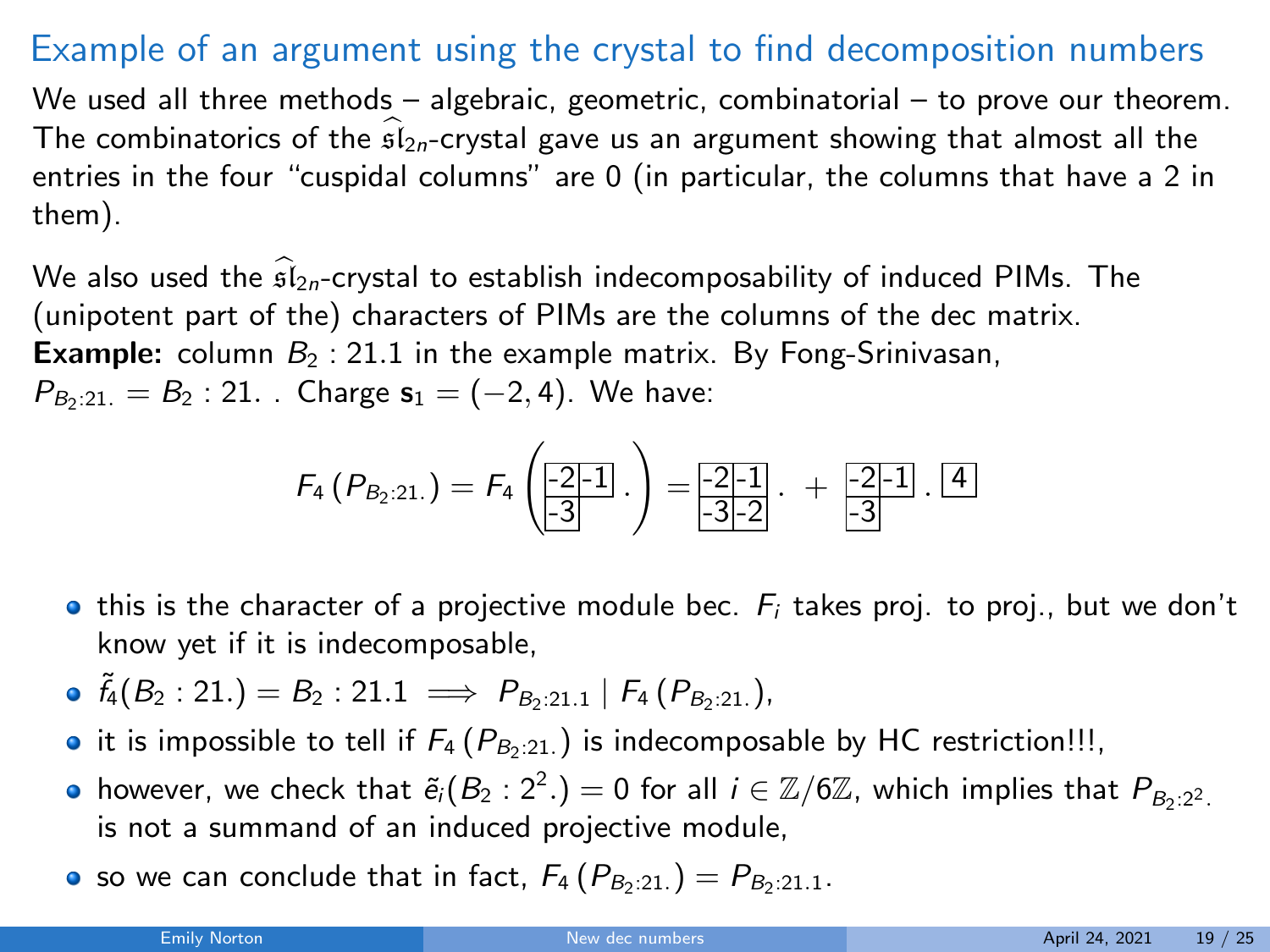## Any patterns in the decomposition matrix for the  $2n = 6$  example?

Yes! Let's look at the submatrix of rows/columns labeled by the  $B_2$  series:

1. Consider submatrix labeled  $B_2 : \lambda^1 \cdot \lambda^2$ :

$$
\begin{array}{c|cccc}\nB_2: .2^2 & 1 \\
B_2: 1.21 & 1 & 1 \\
B_2: 2.1^2 & 1 & 1 \\
B_2: 1^2.2 & 1 & 1 \\
B_2: 21.1 & 1 & 1 & 1 \\
B_2: 2^2 & 1 & 1 & 1 \\
\end{array}
$$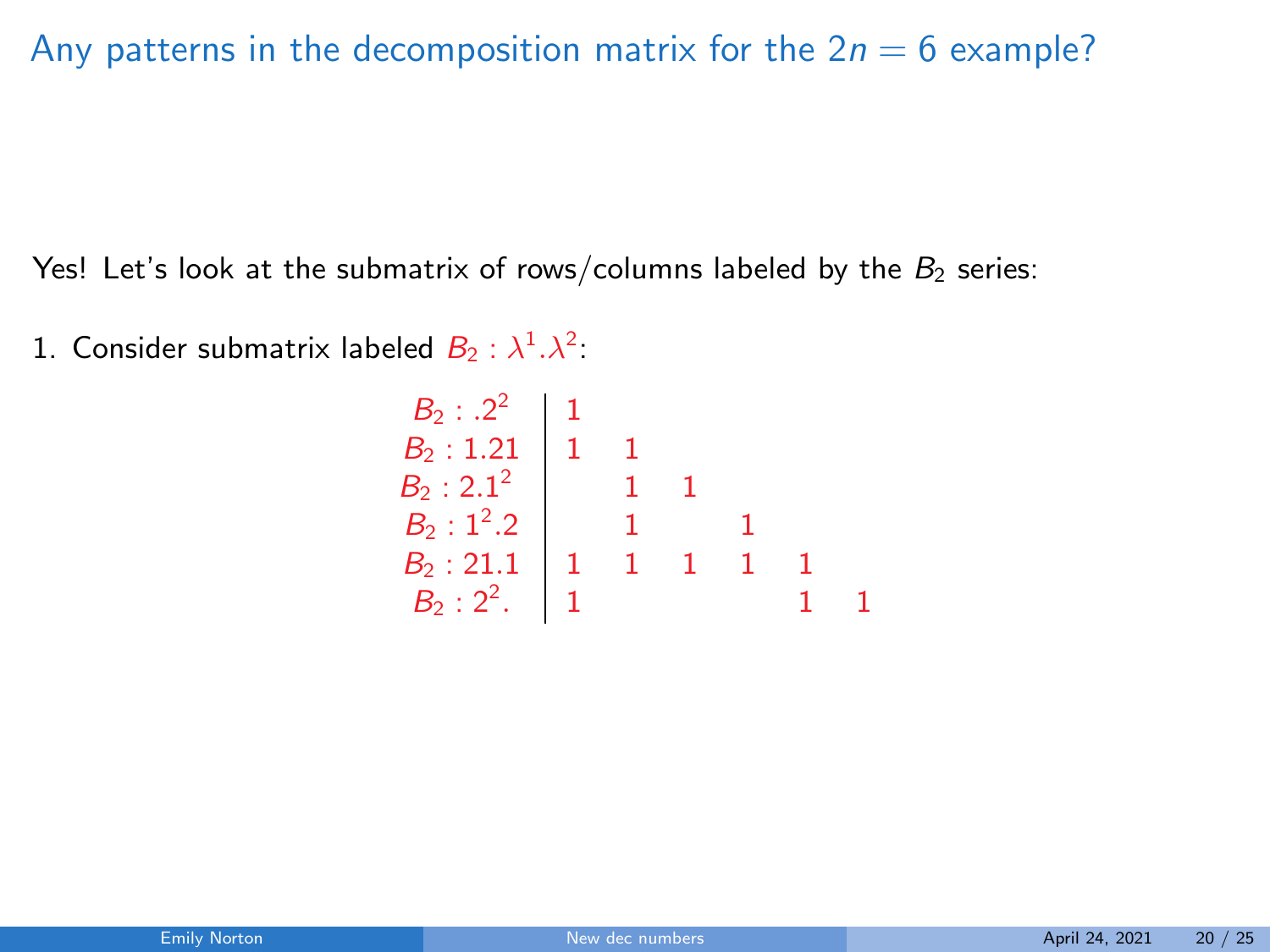2. Draw poset determined by nonzero dec numbers:

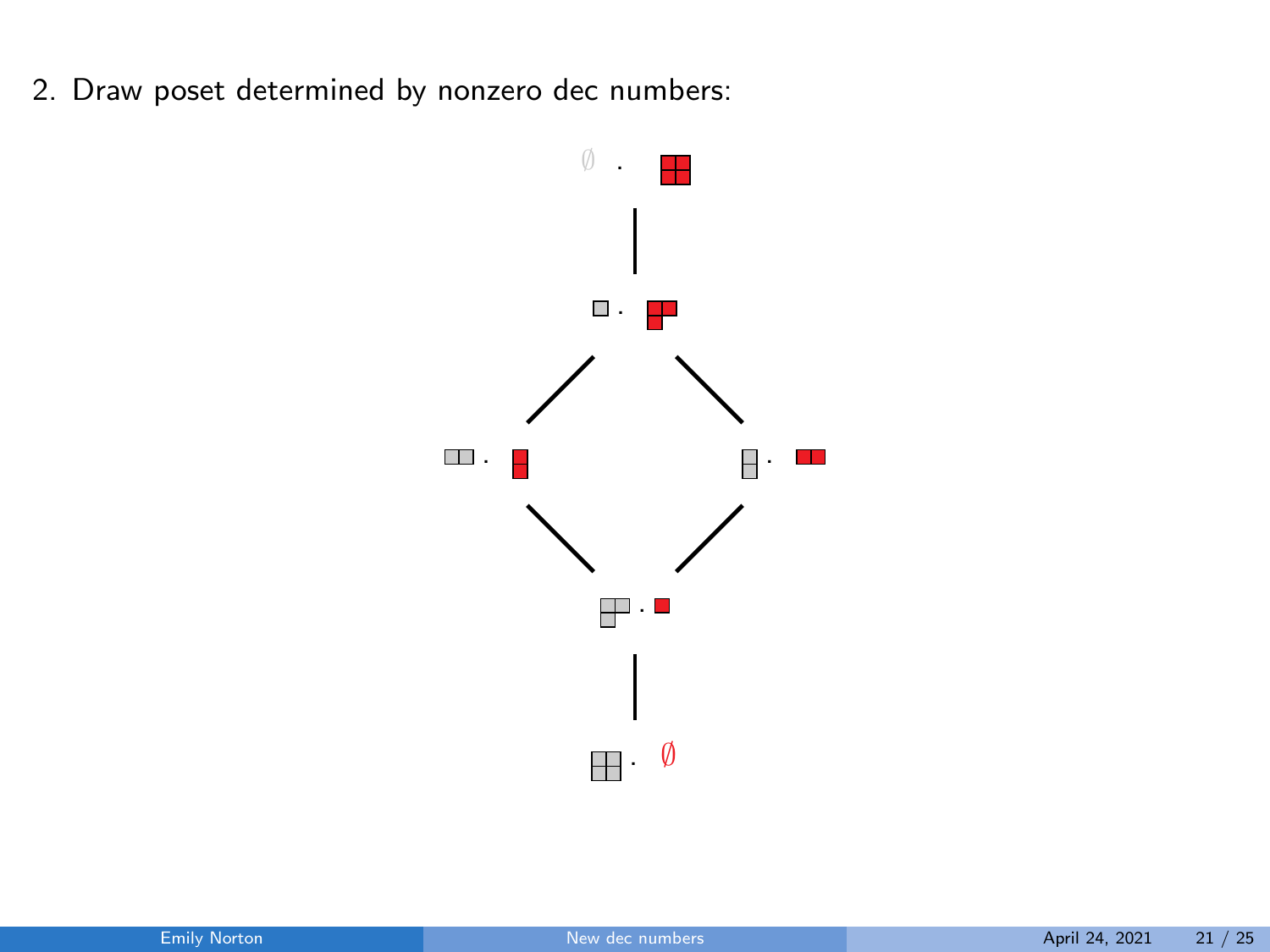Project  $\lambda^1 \cdot \lambda^2$  onto  $\lambda^2$ :



Question: where have we seen this poset before?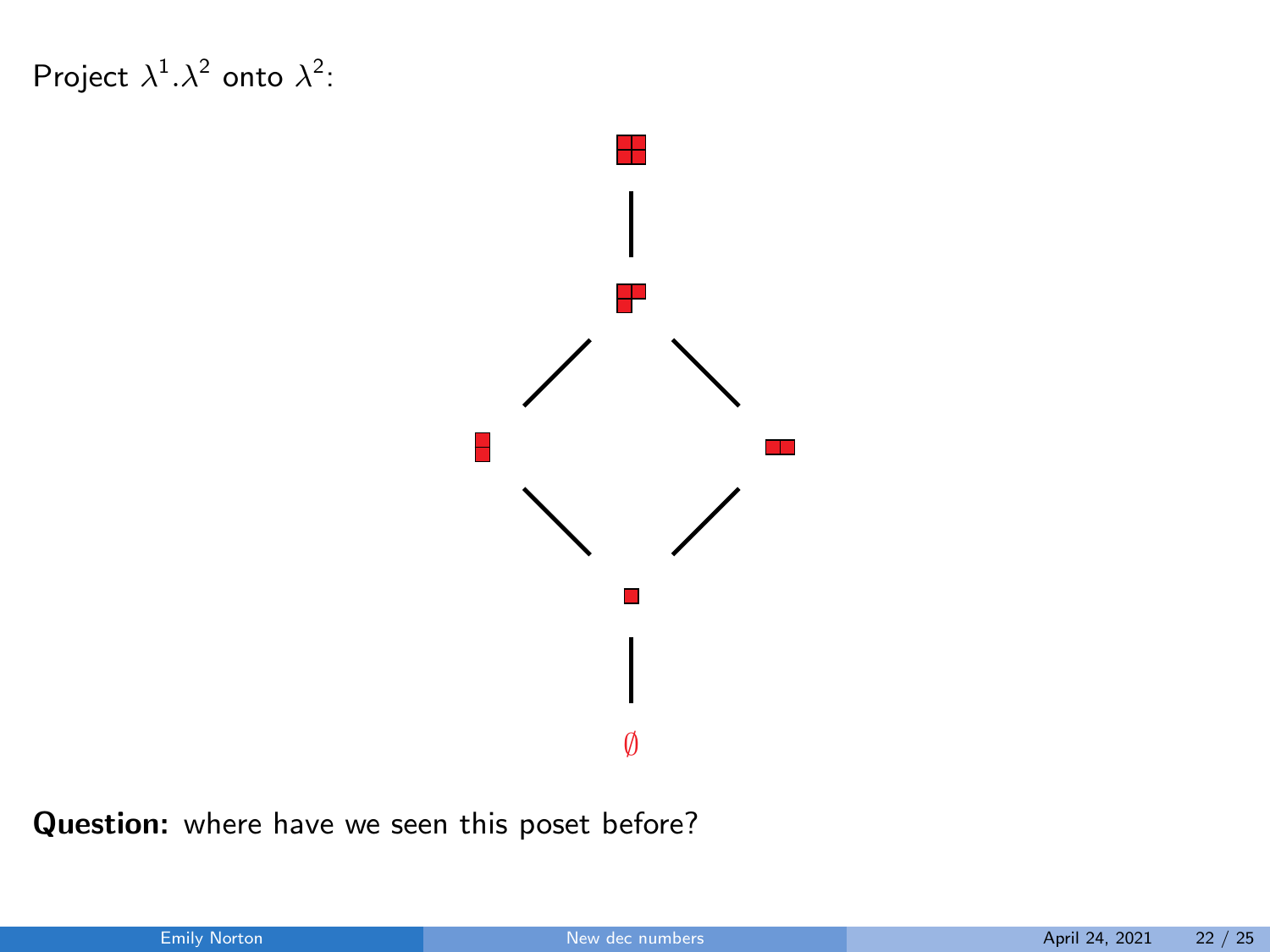#### Answer:

- $\bullet$  This is the poset of Schubert cells in the Grassmannian  $Gr(2, 4)$ .
- This is the poset of parabolic category  $\mathcal{O}^{\mathfrak{p}}$  of type  $A_1 \times A_1 \subset A_3$ .
- The submatrix of the decomposition matrix labeled  $\mathcal{B}_2$  :  $\lambda^1.\lambda^2$  from 2 slides ago is the same as the decomposition matrix of  $\mathcal{O}^{\mathfrak{p}}$  (multiplicities of simples in Vermas).

Some history: Category  $\mathcal{O}^{\mathfrak p}$  of type  $A_{k-1}\times A_{n-k-1}\subset A_{n-1}$  is equivalent to the category of perverse sheaves on  $\text{Gr}(k, n)$  (Braden, Stroppel). Poset: Young diagrams fitting in  $k \times (n-k)$  box, under inclusion of diagrams. In our example,  $k = 2$  and  $n = 4$ .

#### Why does this show up in the unip dec matrix of finite groups of Lie type in types  $B$  and  $C$ ?

Brundan-Stroppel: the highest weight cover of the Hecke algebra of type  $B_n$  in the " $d = \infty$ " case (parameter q generic) is equivalent to a sum of categories  $\mathcal{O}^{\mathfrak p}$  of type  $A_{k-1} \times A_{m-k-1} \subset A_{m-1}$ . Explicit construction of a block as the module category of a finite-dimensional algebra called the Khovanov arc algebra, related to the Temperley-Lieb algebra. Brundan-Stroppel gave an explicit combinatorial formula for the decomposition numbers for that algebra (and thus for the Hecke algebra of type  $B_n$  when q is generic).

When  $d>|\lambda^1|+|\lambda^2|$  we can expect similar behavior to  $d=\infty.$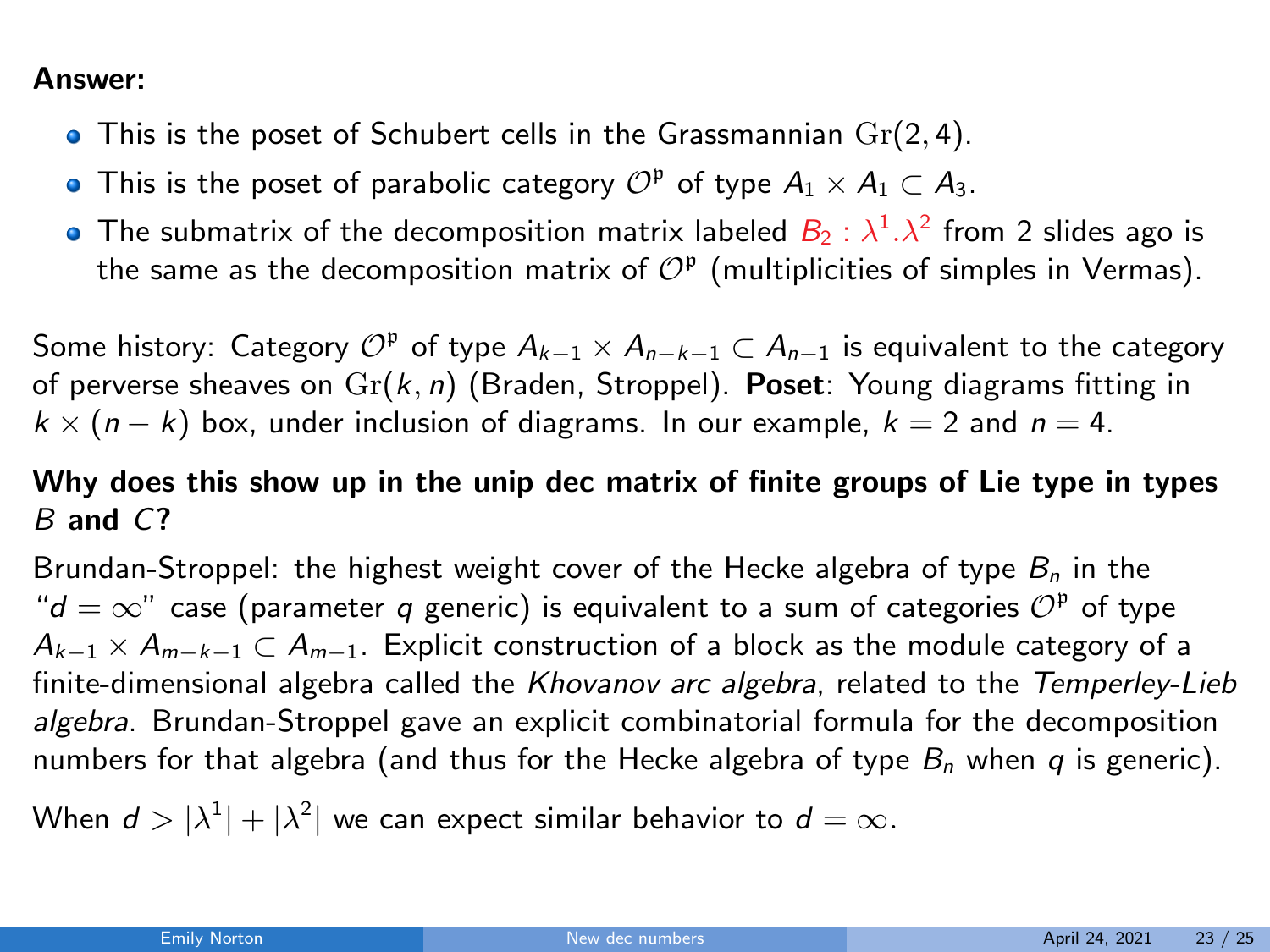## Generic submatrices of the decomposition matrix

By the  $B_{t^2+t}$ -submatrix we mean the submatrix of the unipotent decomposition matrix of  $\Bbbk{\rm SO}_{2n+1}(q)$  or  $\Bbbk{\rm Sp}_{2n}(q)$  whose rows and columns are labeled by  $B_{t^2+t}:\lambda^1.\lambda^2$ , where  $\lambda^1.\lambda^2$  is a bipartition of  $n-(t^2+t).$ 

#### Theorem (Dudas-N. '21, work in progress)

Let  $d > n - t^2 - t$  be even and let  $\ell = \mathrm{char}\, \Bbbk$  be any prime such that  $\ell \mid \Phi_d(q)$ . Then the decomposition numbers in the  $\mathcal{B}_{t^2+t}$ -submatrix are given by Brundan-Stroppel's formula.

Idea of proof: show that when  $d > n - t^2 - t$ , the dec numbers are controlled by combinatorics of  $\hat{\mathfrak{sl}}_d$ -crystal.

#### Consequences:

- Explicit, closed, diagrammatic formulas for the entries of the  $B_{t^2+t}$ -submatrix.
- The  $B_{t^2+t}$ -submatrix depends only on the order of  $q$  mod  $\ell$ , not on  $\ell$ .
- The  $B_{t^2+t}$ -submatrix is the same as the decomposition matrix of Category  ${\cal O}$  of the rational Cherednik algebra  $H_{d,\mathsf{s}_t}(n-t^2-t)$ .
- All dec numbers in the  $B_{t^2+t}$ -submatrix are 0 or 1.
- This is the first result identifying large submatrices of the unip dec matrix in blocks of arbitrary complexity since the 1990s.